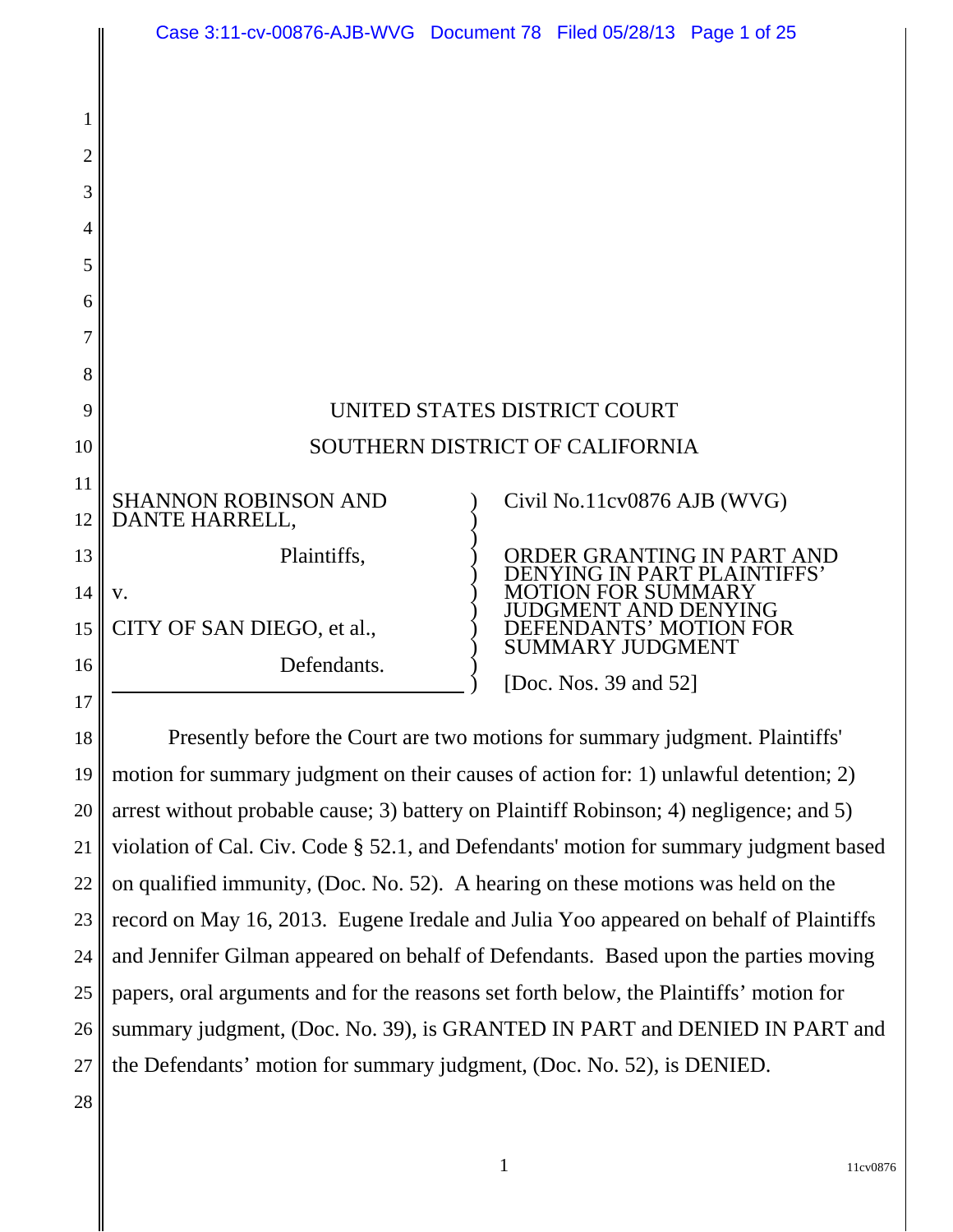## *Procedural Background*

4 5 6 7 8 9 10 On June 5, 2012, Plaintiffs filed a Second Amended Complaint with sixteen causes of action. (Doc. No. 25.) The causes of action in the SAC are: (1) Unlawful Detention; (2) Retaliation; (3) Excessive Force; (4) Arrest without Probable Cause; (5) False Imprisonment; (6) Malicious Prosecution; (7) Assault; (8) Battery; (9) Intentional Infliction of Emotional Distress; (10) Negligence; (11) Failure to Properly Screen and Hire; (12) Failure to Properly Train; (13) Failure to Supervise and Discipline; (14) Monell Liability for a Pattern of Brutality; (15) Violation of California Civil Code § 52.1; and (16) Permanent Injunctive Relief. *Id.* The first six cause of action are pursuant to 42 U.S.C. § 1983.

11 12 13 14 15 16 On December 26, 2012, Plaintiffs filed a Motion for Partial Summary Judgment as to the First (Unlawful Detention), Third (Excessive Force), Fourth (Arrest without Probable Cause), Eighth (Battery of Plaintiff Shannon Robinson), Tenth (Negligence), and Fifteenth (California Civil Code § 52.1) causes of action. (Doc. No. 39.) On January 31, 2013, Defendants filed a Motion for Summary Judgment based on qualified immunity. (Doc. No. 52.)

17 18 19 20 21 22 The Court notes that the Defendants have requested dismissal of Plaintiffs' sixth, eleventh, twelfth, thirteenth and fourteenth causes of action and Defendants William Lansdowne and Matthew Dobbs from all causes of action. Plaintiffs do not object to the dismissal of these defendants or causes of action. *See* Doc. No. 66, p. 2:4-8. Based upon the foregoing, Plaintiffs' sixth, eleventh, twelfth, thirteenth and fourteenth causes of action and Defendant William Lansdowne and Matthew Dobbs are hereby DISMISSED.

## *Legal Standard*

24 25 26 27 28 "The court shall grant summary judgment if the movant shows that there is no genuine dispute as to any material fact and the movant is entitled to judgment as a matter of law." Fed. R. Civ. P. 56(a). A genuine issue of material fact exists if there is sufficient evidence for a reasonable jury to return a verdict for the non-moving party. *Miller v. Glenn Miller Prod., Inc.*, 454 F.3d 975, 987 (9th Cir. 2006).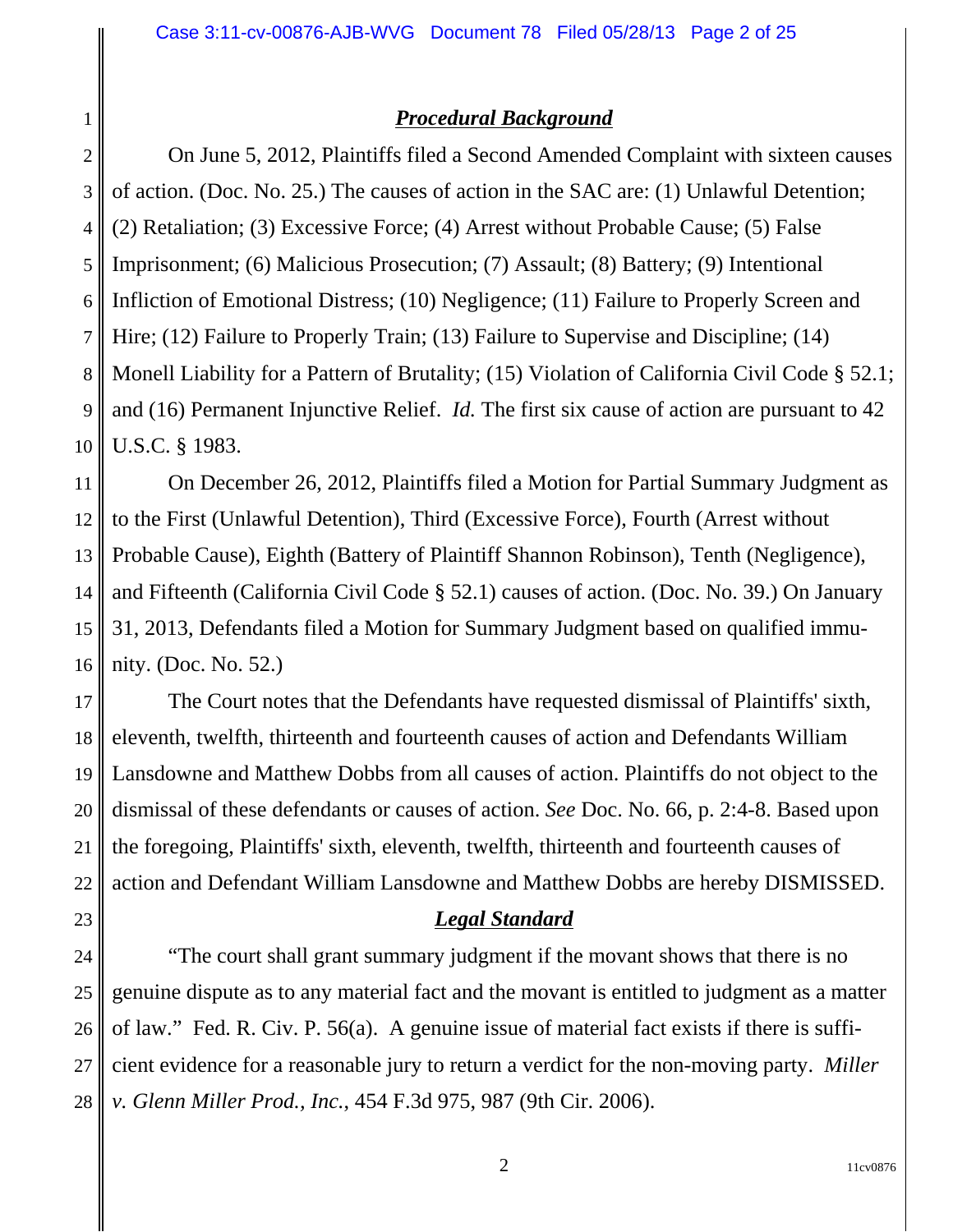1 2 3 4 5 6 7 8 In order to prevail, a party moving for summary judgment must show the absence of a genuine issue of material fact with respect to an essential element of the nonmoving party's claim, or to a defense on which the nonmoving party will bear the burden of persuasion at trial. *Nissan Fire & Marine Ins. Co. v. Fritz Cos. Inc.*, 210 F.3d 1099, 1102 (9th Cir. 2000). When the nonmoving party would bear the burden of proof at trial, the moving party may satisfy its burden on summary judgment by simply pointing out to the Court an absence of evidence from the nonmoving party. *Miller*, 454 F.3d at 987. "The moving party need not disprove the other party's case." *Id.*

9 10 11 12 13 14 15 Once the movant has made that showing, the burden shifts to the opposing party to produce "evidence that is significantly probative or more than 'merely colorable' that a genuine issue of material fact exists for trial." *LVRC Holdings LLC v. Brekka*, 581 F.3d 1127, 1137 (9th Cir. 2009) (citing *FTC v. Gill*, 265 F.3d 944, 954 (9th Cir. 2001)); *see also Miller*, 454 F.3d at 988 ("[T]he nonmoving party must come forward with more than 'the mere existence of a scintilla of evidence.'") (quoting *Anderson v. Liberty Lobby*, *Inc.*, 477 U.S. 242, 248 (1986)).

16 17 18 19 20 The Court must review the record as a whole and draw all reasonable inferences in favor of the nonmoving party. *Hernandez v. Spacelabs Med. Inc.*, 343 F.3d 736, 738 (9th Cir. 2000). However, unsupported conjecture or conclusory statements are insufficient to defeat summary judgment. *Id.; Surrell v. Cal. Water Serv. Co.*, 518 F.3d 1097, 1103 (9th Cir. 2008). "Thus, '[w]here the record taken as a whole could not lead a rational trier of fact to find for the nonmoving party, there is no genuine issue for trial.'" *Miller*, 454 F.3d at 988 (quoting *Matsushita Elec. Indus. Co., Ltd. v. Zenith Radio Corp.*, 475 U.S. 574, 587 (1986)).

## *Discussion*

28 Presently before the Court are two motions for summary judgment. Plaintiffs' motion for summary judgment against Officers Savage and McClain on their causes of action for: 1) unlawful detention; 2) arrest without probable cause; 3) battery on Plaintiff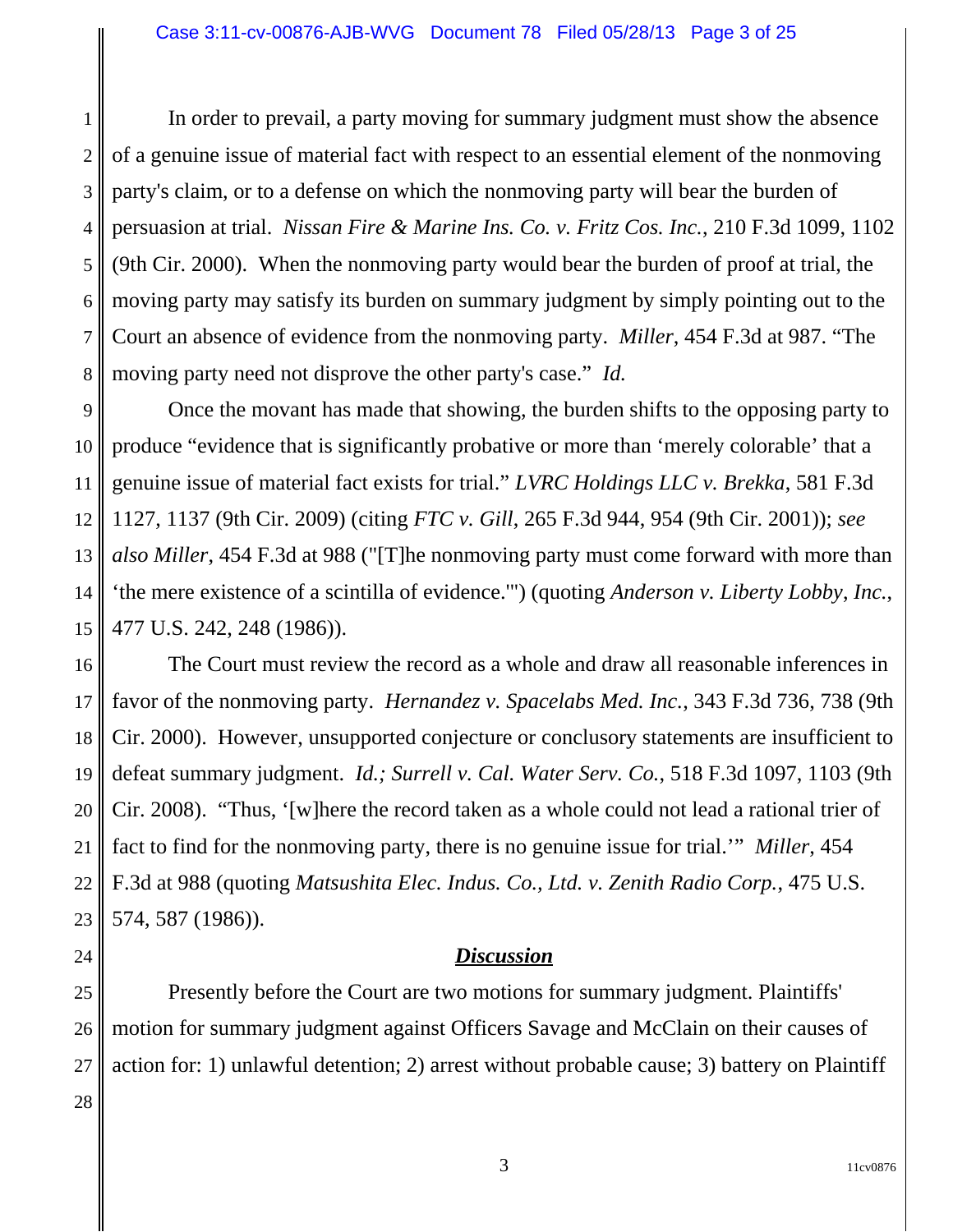1 2 Robinson; 4) negligence; and 5) violation of Cal. Civ. Code § 52.1, and Defendants' motion for summary judgment based on qualified immunity, (Doc. No. 52).

## *I. Plaintiffs' Motion for Summary Judgment*

3

17

19

20

21

22

24

25

27

28

4 5 6 7 8 9 10 11 12 In a Section 1983 action, it is the plaintiff who bears the burden of (1) establishing that the defendant's actions violated a federal constitutional right; and (2) that the right was clearly established at the time of the conduct at issue. *Falvo v. Owasso Ind. Sch. Dist.*, 223 F.3d 1203, 1218-19 (10th Cir. 2000), reinstated in pertinent part *Falvo v. Owasso Ind. Sch. Dist.*, 288 F.3d 1236; *LSO, Ltd.v. Stroh*, 205 F.3d 1146, 1157 (9th Cir. 2000). Once the Plaintiffs have made that showing, the burden shifts to the Defendants to produce evidence that is significantly probative that a genuine issue of material fact exists for trial. *LVRC Holdings LLC v. Brekka*, 581 F.3d 1127, 1137 (9th Cir. 2009) (citing *FTC v. Gill*, 265 F.3d 944, 954 (9th Cir. 2001)).

13 14 15 16 The Plaintiffs' motion seeks summary judgment against Officers Savage and McClain on the Plaintiff's causes of action for: 1) unlawful detention; 2) arrest without probable cause; 3) battery on Shannon Robinson; 4) negligence; and 5) violation of Cal. Civ. Code § 52.1.

## *A. Relevant Facts*

18 In ruling on the Plaintiffs' motion for summary judgment, the Court must review the record as a whole and draw all reasonable inferences in favor of Defendants.<sup>1</sup> As such, the facts set forth below were taken from the police reports of the incident and the deposition testimony of the Defendant Officers Savage and McClain.

23 26 On March 30, 2010, Plaintiffs Shannon Robinson, Dante Harrell, and their friend Ben Thomas drove in Robinson's 2005 maroon Pontiac Sunfire to Canada Steak Burger at 36th and University in San Diego to eat lunch. Doc. No. 25, SAC, at ¶¶16-18. Defendants, San Diego police officers Ariel Savage and Daniel McClain passed Plaintiffs' car driving in the opposite direction. *Id.* at ¶19. Officer Savage ask Officer McClain to run the plate with Dispatch. Doc. No. 39-5, Exh. D, Police Report of Officer McClain, p. 7,

<sup>1</sup> *Hernandez v. Spacelabs Med. Inc.*, 343 F.3d 736, 738 (9th Cir. 2000).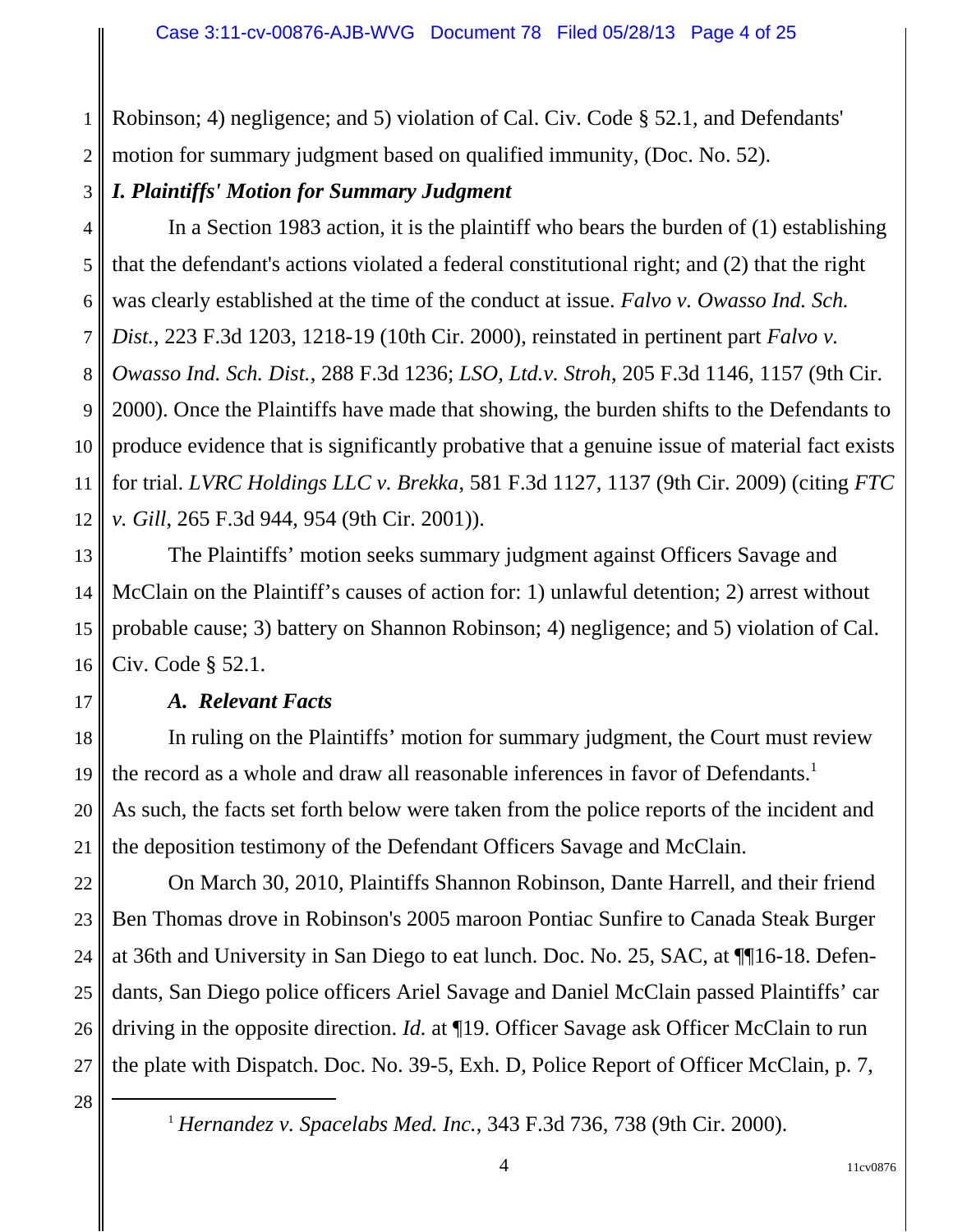1 2 3 4 5 Statement of Officer Savage. Officer McClain states that they decided to run the plate because they encountered the vehicle in "an area where cars are frequently stolen - there have been an average of 32 auto thefts and 22 stolen vehicle recoveries per month in the "830s" service area over the past year." *See* Doc. No. 39-5, Exh. D-4, Officer McClain's police report.

6 7 8 9 10 11 The plate number on Robinson's car was either misread or incorrectly entered by one of the Officers and it came back as a plate belonging to a Honda. *Id.*, at ¶¶21, 24-5. Defendants initiated the traffic stop of the Plaintiffs' vehicle based solely upon the misread license plate and the suspicion that vehicle was stolen. *See* Doc. No. 39-5, Exh. D, Police Report of Officer McClain, p. 7, Statement of Officer Savage. Defendants pulled up behind the Plaintiffs' car in a parking lot, blocking them in.

12 13 14 15 16 17 18 19 20 21 Prior to contacting the Plaintiffs in the vehicle, the license plate was re-checked and Officer Savage and Officer McClain realized that a mistake had been made and that the plate on the car matched the make and model of the Plaintiffs' car.<sup>2</sup> Officer Savage states that they approached the vehicle and made contact with the occupants because the driver had pulled over as soon as they saw the lights and Officer Savage felt "the need to explain the reason for the stop." *See* Doc. No. 58, Pla. Reply, at 2:17-20 (citing Officer Savages interview with Internal Affairs investigator, Brett Righthouse.) Officer Savage states that after he informed the Plaintiffs of the mistake, he continued his investigation requesting driver's license, registration and proof of insurance to verify "compliance with operating a vehicle on the road." *Id.* at 2:23-5.

22

<sup>24</sup> 25 26 27 28 <sup>2</sup> See Doc. No. 39-5, Exh. D, at D-4, Police Report of Officer McClain (Officer McClain stating "Dispatch informed me the license plate I ran over the air was registered to a Pontiac. I informed Officer Savage of this as Statement of Officer Savage (Officer Savage stating "As I approached the driver's door, you [Officer McClain] told me the plate was wrong and that it did come back to a Pontiac. I contacted the driver, Dante Harrell, and explained to him the reason for the stop."); *see also* Doc. No. 39-4, Exh. C-1, Police Report of Officer Savage, (Officer Savage stating "Officer McClain said that he ra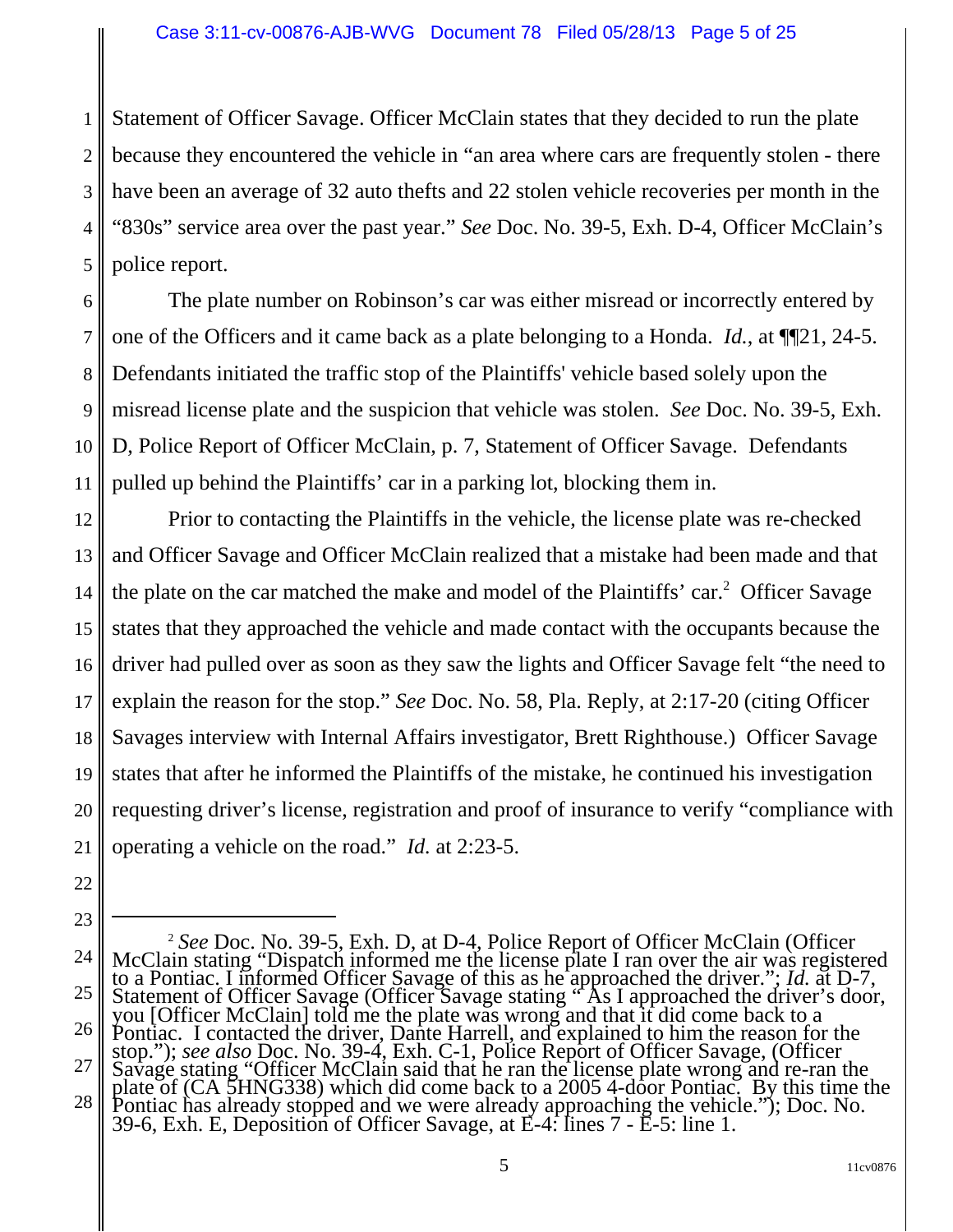1 2 3 Both Officer Savage and Officer McClain state in their depositions that re-checking the plate did not conclude the investigation because they would need to check and verify the VIN number to conclude the investigation.<sup>3</sup>

Officer Savage asked the driver, Plaintiff Dante Harrell, for his license, registration

4

5 6 7 8 9 10 11 12 13 14 15 16 17 18 19 20 21 22 23 24 25 26 27 28 and proof of insurance. Harrell did not produce proof of insurance. Officer Savage returned to his vehicle to verify the registration with the VIN number on his computer system and to write a citation for operating a vehicle without proof of insurance. *See* Doc. No. 39-6, Exh. E, Deposition of Officer Savage, at E-22: line 16 - E-23: lines 8. <sup>3</sup> *See* Doc. No. 39-6, Exh. E, Deposition of Officer Savage, at E-6: lines 11-21: Q. So the license plate when McClain made the first mistake, came back to a Honda; and then he ran it again, and he learned that he had made a mistake, and the license plate was registered to a Pontiac, correct?<br>A. Correct, but I would still have to verify that. Q. Well, so did you go to verify that? A. At some point, I did. Q. And when you verified it, you found out that, in fact, it was registered to a Pontiac, correct? A. That wasn't until later into the contact. *Id.* at E-22: line 16 - E-23: line 8: Q. All right. In any event, at some point, you decided to walk back from the position you had at the front driver's window back to your patrol car; is that true? A. Yes, sir. Q. All right. And what was the reason why you walked back to your patrol car? A. I needed to verify the registration with the VIN number and -- on my computer system, and to issue a citation. Q. Now, how did you get the VIN number? A. I get it multiple ways. Q. How did you get it that day? A. Well, that day, I got it from the paper registration that was provided to me. The second way I got it was from the VIN plate on the vehicle itself located in the -- it was in the front portion of the driver's side dash, and also on my computer. *See* Doc. No. 39-7, Deposition of Officer McClain, Exh. F at F-10: lines 3-11: A. When I initially ran the plate, I ran it on the computer, and I saw that it was registered to a<br>Honda. That was one piece of evidence that tended to indicate it may be stolen. When I ran it a second time, if came back to a Pontiac, which was a piece of information that tended to indicate it might not be stolen. But we had not concluded the investigation Q. Well--A. -- by that point.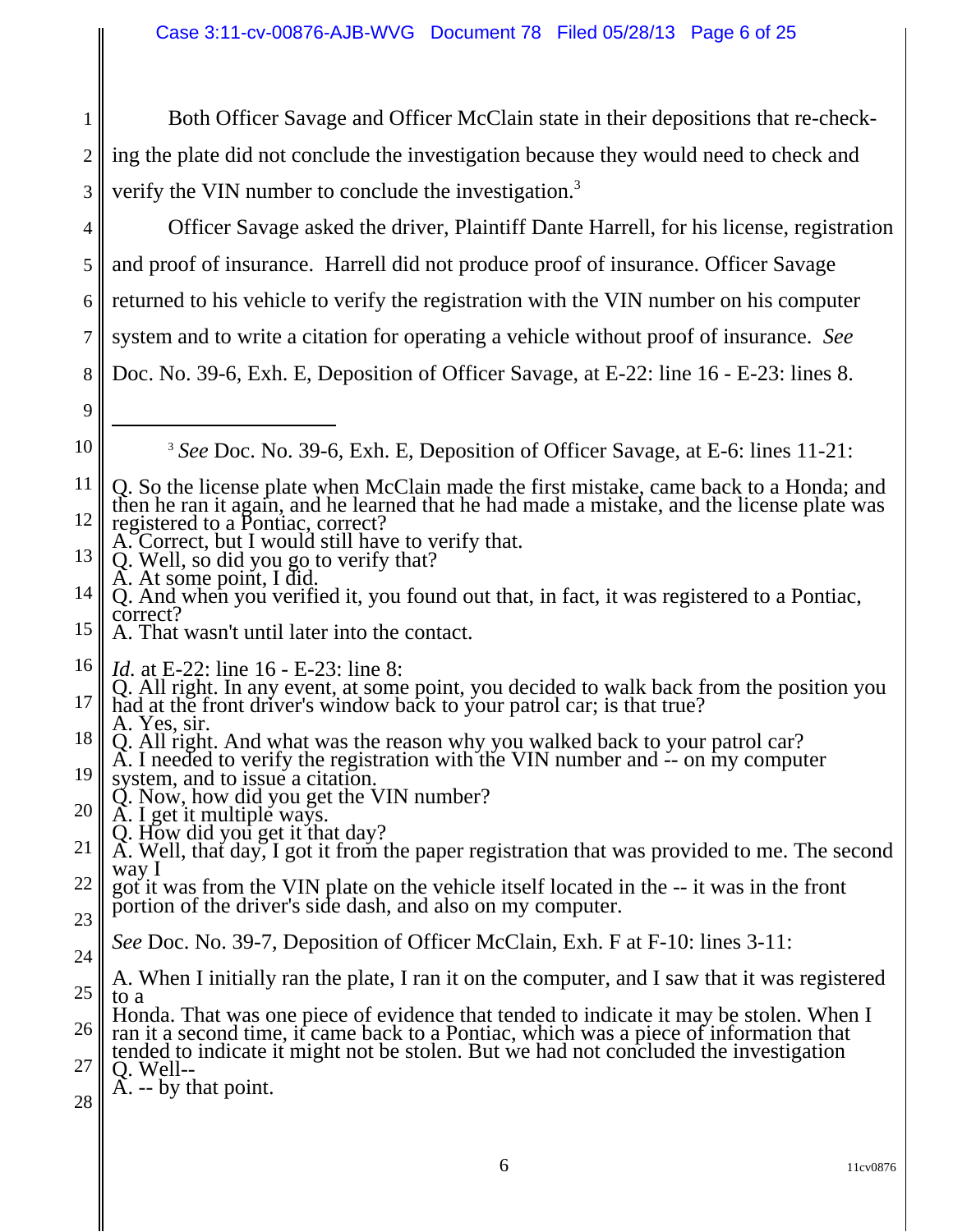1 2 3 4 5 6 7 Officer Savage states that he asked Officer McClain to obtain Robinson's information so that he could write a ticket to the owner of the vehicle. *See* Doc. No. 39-4, Exh. C-1. Officer McClain approached the passenger window and asked Robinson, the owner of the vehicle, for her identification. *See* Doc. No. 39-5, Exh. D-5. At that point, Harrell informed Officer McClain that he was recording him using his cell phone and Robinson was talking on the phone and ignored Officer McClain's repeated requests for identification. *Id.*

8 9 10 11 12 13 14 15 16 17 18 19 Officer McClain states that he asked Ms. Robinson several times for her identification, but that she repeatedly ignored him and was refusing to provide identification or answer any questions as to her identity. *Id.* Officer McClain states that he then asked Ms. Robinson to get out of the car. *Id.* Officer McClain states that Ms. Robinson continued to ignore his requests, so he repeated his request loud enough so that it was not possible that she did not hear him. *See* Doc. No. 39-5, Exh. D-5. Officer McClain states that he then reached into the open window and placed his hand on Robinson's shoulder to get her attention, but Ms. Robinson continued to ignore him. *Id.* Officer McClain states that he then told Robinson that she was under arrest and to get out of the car. *Id.* When Robinson continued to ignore him, Officer McClain pulled on the handle on the outside of the door, but it was locked. *Id.* Officer McClain reached in the window for the door lock, but Harrell knocked Officer McClain's hand away before he could unlock the door. *Id.*

20 21 22 23 24 25 26 27 28 Officer McClain states that Harrell continued to obstruct his attempts to unlock the door. *See* Doc. No. 39-5, Exh. D, Officer McClain's police report, at D-5. At that point, Officer McClain states that he alerted Officer Savage and Officer Savage returned to the driver's side window. *Id.* Officer McClain removed Harrell's hand from the passenger door lock and unlocked the door. *Id.* Harrel then threw his arm around Robinson, holding her against him. *Id.* Officer McClain states that he yelled at Robinson to get out of the car and for Harrell to let her go, but neither complied. *Id.* Officer Savage began struggling with Harrell and Officer McClain states that he sprayed OC spray at Harrell and Robinson, spraying Harrell in the face and Robinson on the back, before retreating to the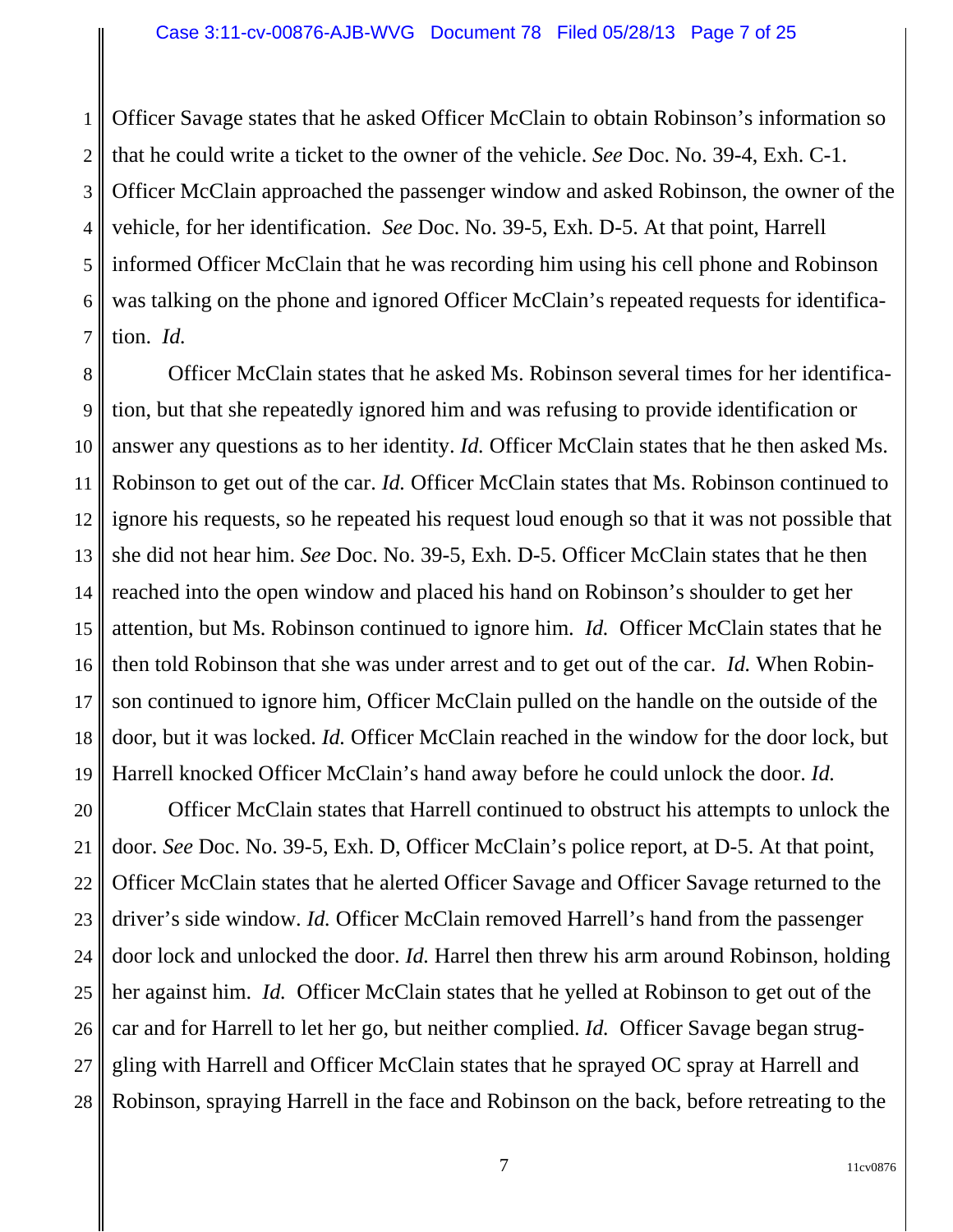1 2 back of the vehicle and calling for urgent cover. *See* Doc. No. 39-5, Exh. D, Officer McClain's police report, at D-6.

3 4 5 6 When additional officers arrived,<sup>4</sup> Officer McClain and Officer Hernandez pulled Robinson from the car and ordered her to get on the ground. *Id.* When Robinson did not comply, Officer McClain used an arm bar takedown to take Robinson to the ground where she was cuffed and then put in the police car. *Id.*

7 8 9 10 11 12 Officer Sacco arrived on the driver's side of the vehicle and assisted Officer Savage in attempting to remove Mr. Harrell from the car, but Harrell kicked Officer Sacco in the right leg and Officer Savage in the left index finger. Officer Sacco then used his Taser to drive stun Harrell in the middle of the back, Harrell continued to kick. Officer Savage used his Taser and struck Harrell in the rear lower waist and buttocks area which stunned him and he was taken into custody without further incident.

13

25

## *B. Plaintiffs' Unlawful Detention Claim*

14 15 16 17 18 19 20 Plaintiffs' first cause of action against Defendant Officers Savage and McClain is for unlawful detention pursuant to 42 U.S.C. § 1983. Plaintiffs' motion is premised on the argument that the continued detention of Plaintiffs was unlawful from the moment that Defendants knew of their mistake involving the license plate. Plaintiffs' contend that because there was no reasonable suspicion that Plaintiffs had committed a crime, Defendants' demand, pursuant to that detention, for information from Plaintiffs was unconstitutional.

21 22 23 24 The Plaintiffs bear the burden of (1) establishing that the defendants' actions violated a federal constitutional right; and (2) that the right was clearly established at the time of the conduct at issue.<sup>5</sup> The Plaintiffs argue that the detention of a driver, however brief, during the course of a routine traffic stop constitutes a seizure within the meaning

<sup>26</sup> 27 <sup>4</sup> There was a police helicopter on the scene videoing the incident and at least 10 police cars can be seen responding to the scene as a result of Officer McClain's call for urgent cover.

<sup>28</sup> <sup>5</sup> *Falvo v. Owasso Ind. Sch. Dist.*, 223 F.3d 1203, 1218-19 (10th Cir. 2000), reinstated in pertinent part *Falvo v. Owasso Ind. Sch. Dist.*, 288 F.3d 1236; *LSO, Ltd.v. Stroh*, 205 F.3d 1146, 1157 (9th Cir. 2000).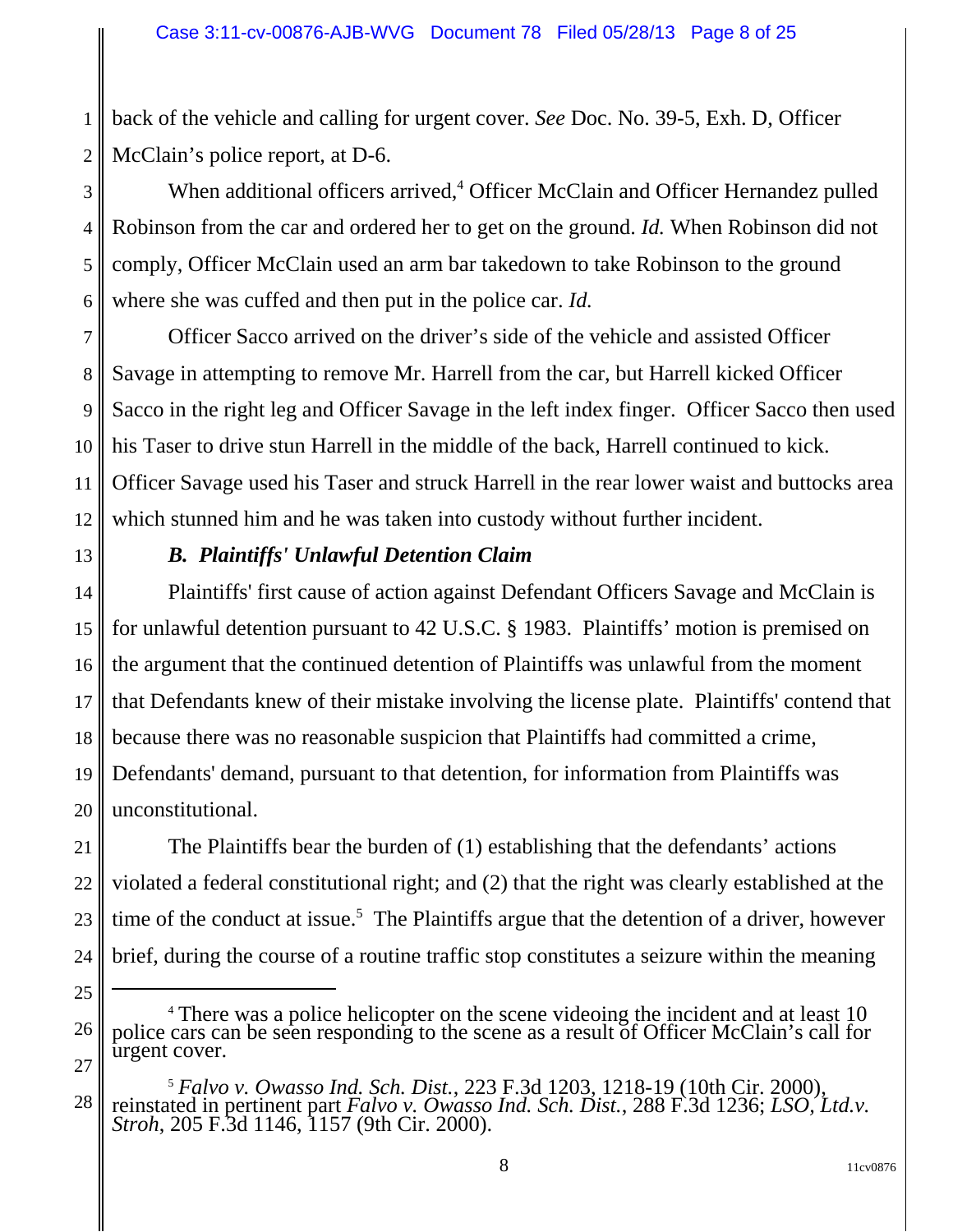1

2 3 4 of the Fourth Amendment. *See United States v. Bradford*, 423 F.3d 1149, 1156 (10th Cir. 2005). The standards by which we measure the legality of such stop and resulting detention under the Fourth Amendment are well established. *See Terry v. Ohio*, 392 U.S. 1, 19-20, 88 S. Ct. 1868, 20 L. Ed.2d 889 (1968).

5 6 7 8 9 10 11 12 13 14 15 16 17 18 19 20 The Fourth Amendment requires that a detention be supported by facts and inferences that demonstrate a reasonable suspicion that the person detained may be involved in criminal activity. *Terry v. Ohio*, 392 U.S. 1, 30, 88 S. Ct. 1868, 20 L. Ed.2d 889 (1968). The Fourth Amendment requires only reasonable suspicion in the context of investigative traffic stops. *United States v. Lopez-Soto*, 205 F.3d 1101, 1104-1105 (9th Cir. 2000). To satisfy the Fourth Amendment's reasonableness requirement, an officer must have "specific, articulable facts which, together with objective and reasonable inferences, form the basis for suspecting that the particular person detained is engaged in criminal activity." *United States v. Lopez–Soto*, 205 F.3d 1101, 1104–05 (9th Cir.2000) (quoting United States v. Michael R., 90 F.3d 340, 346 (9th Cir.1996)). The officer may use his training to draw inferences from the facts he observes, but those inferences must be grounded in objective facts. *Lopez–Soto*, 205 F.3d at 1105. To determine whether reasonable suspicion exists, the court looks to the "totality of the circumstances" in each case "to see whether the detaining officer has a particularized and objective basis for suspecting legal wronging." *See United States v. Arvizu*, 534 U.S. 266, 273, 122 S. Ct. 744, 151 L. Ed. 2d 740 (2002) (citation omitted).

21 22 23 24 25 26 27 28 Where the historical facts giving rise to the stop and detention are undisputed, the only question is one of law, namely, whether the stop and detention, considered in light of the totality of the circumstances, were reasonable. *See United States v. Dennison*, 410 F.3d 1203, 1207 (10th Cir. 2005). A traffic stop is reasonable at its inception if the detaining officer, at the very least, reasonably suspects the driver has violated the law. Once the purpose of the stop is satisfied and any underlying reasonable suspicion dispelled, the driver's detention generally must end without undue delay unless the officer has an objectively reasonable suspicion that illegal activity unrelated to the stop has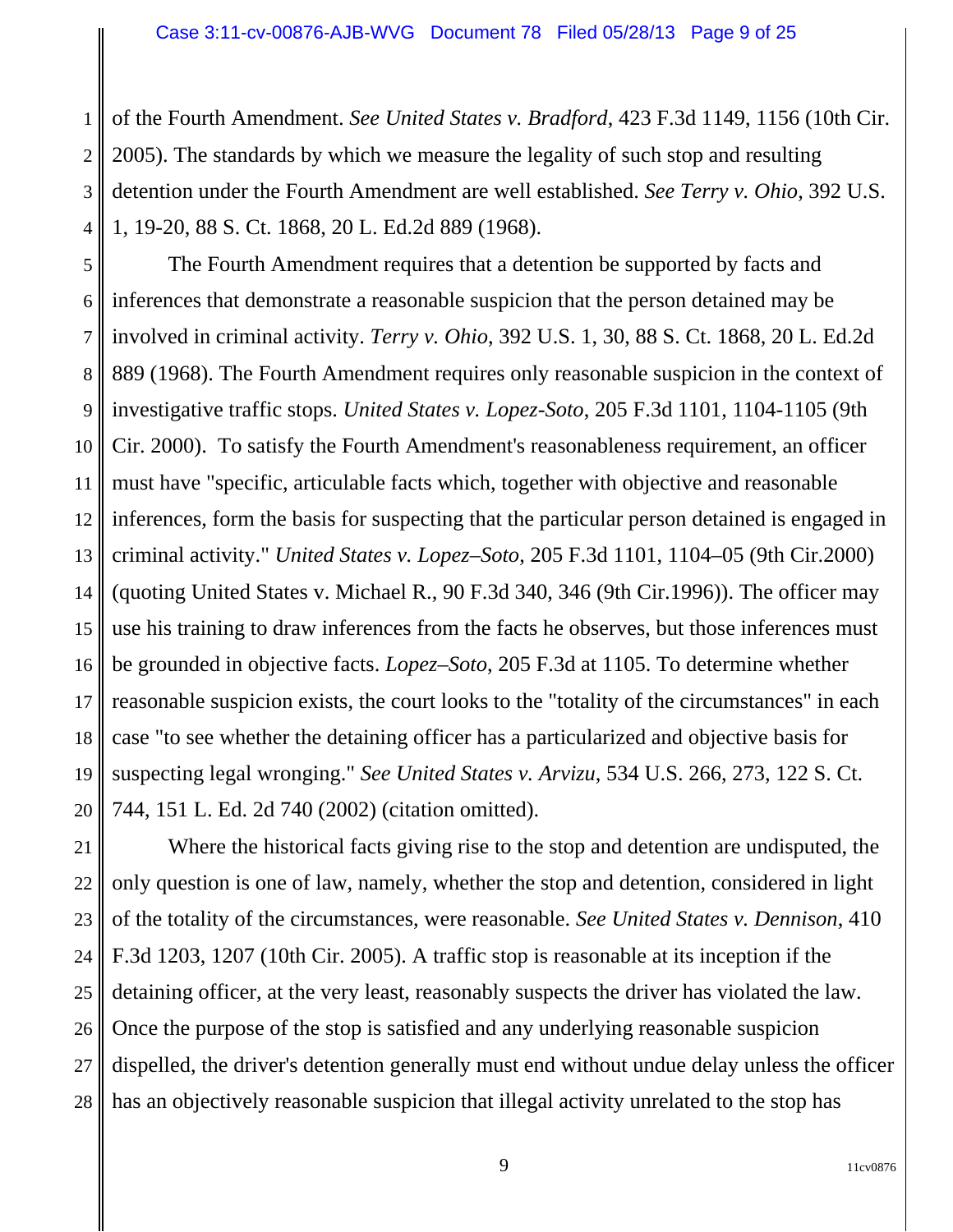1 2 3 4 5 6 7 8 occurred or the driver otherwise consents to the encounter. *See United States v. Millan-Diaz*, 975 F.2d 720, 721-22 (10th Cir. 1992). An investigative stop is not subject to strict time limitations as long as the officer is pursuing the investigation in a diligent and reasonable manner. *United States v. Sharpe*, 470 U.S. 675, 686-687, 105 S. Ct. 1568, 84 L. Ed. 2d 605 (1985). The continued detention is reasonable only so long as the officer's subsequent conduct is reasonably related in scope to the circumstances which justified the initial stop. *See United States v. Williams*, 403 F.3d 1203, 1206 (10th Cir. 2005).

9 10 11 12 13 14 15 16 17 As a preliminary matter, the Court notes that the Defendant Officers admit that prior to making contact with the occupants of the vehicle, they knew that a mistake had been made, that the license plate on the car matched the make and model of the Plaintiffs' vehicle and there was no violation. *See* Doc. No. 58, Pla. Reply, p. 2:12-3:9. Officer Savage confirms this and states that he made contact with the occupants of the vehicle, because he felt "the need to explain to them the reason for the stop." *Id.* at 2:18-19. Officer Savage states that after he explained the mistake to Plaintiffs, he went on to request license, registration and proof of insurance from Harrell, the driver, to verify that he was in compliance with operating a vehicle on the road. *Id.* at 2:23-25.

18 19 20 21 22 23 24 25 Defendants initial stop of Plaintiffs' vehicle constituted a permissible investigative detention of limited scope consistent with the Fourth Amendment, because its was not until after the Officers initiated the stop that they discovered they had made a mistake. However, upon realizing the mistake regarding the license plate, the Court finds Officer Savage's further detention and investigation of the Plaintiffs and request for identification was unconstitutional because the reasonable suspicion for the stop had dissipated when the Plaintiffs' license plate was re-checked and found to match the make and model of Plaintiffs' vehicle.

26 27 28 This case is not unlike *United States v. Edgerton*, where a police officer initiated a traffic stop of the defendants's vehicle for "tag violation" because he could not read the temporary registration tag while in transit. 438 F.3d 1043 (10th Cir. 2006). *United*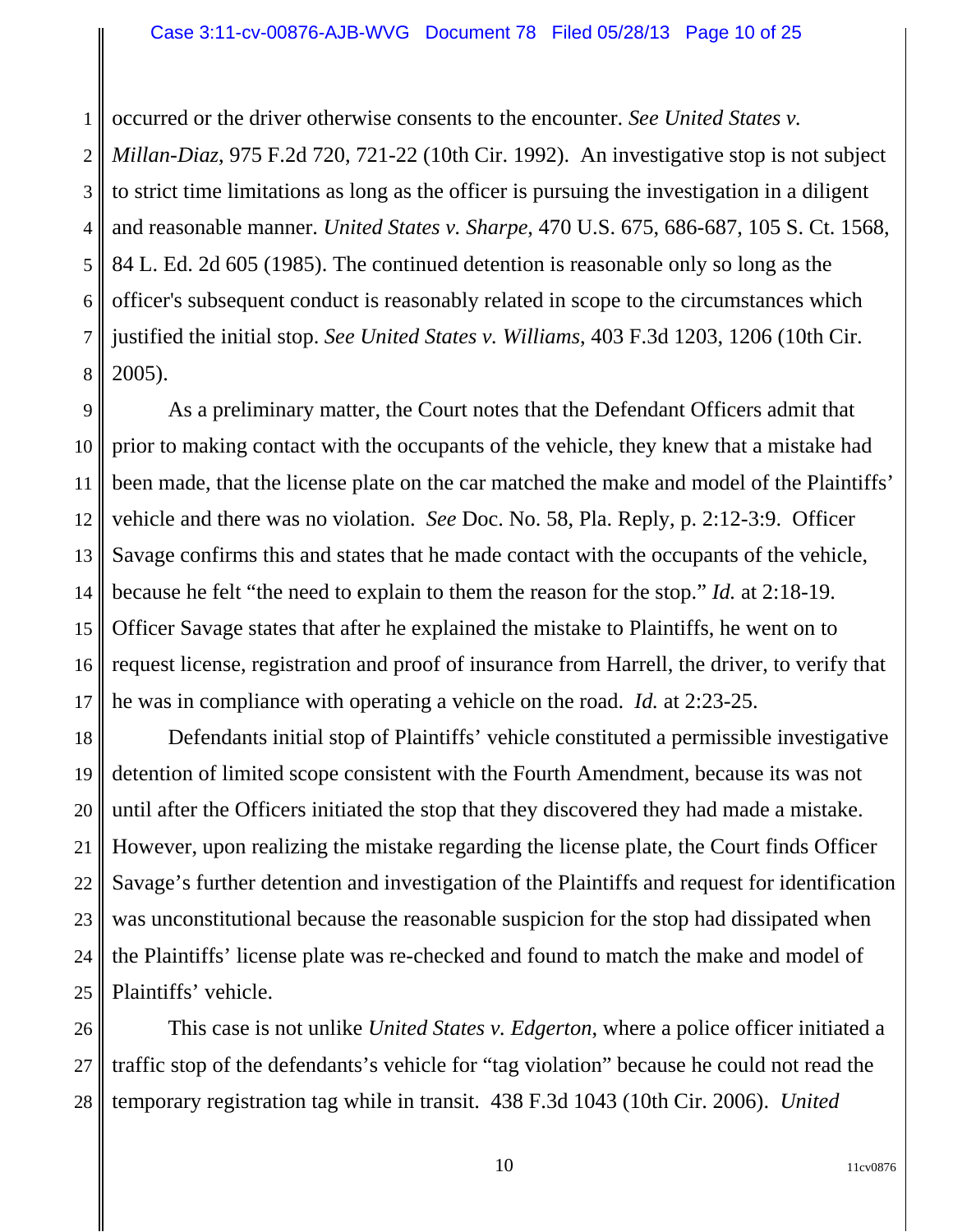1 2 3 4 5 6 7 8 9 10 11 12 13 14 15 16 *States v. Edgerton*, 438 F.3d at 1045. The vehicle promptly pulled over and as the officer approached the vehicle he was able to see the temporary tag and determine that it was in fact valid. The Officer then made contact with the driver of the vehicle and informed him of the reason for the stop and asked the driver for his license and registration papers, which the driver provided and the officer returned to his patrol vehicle. *Id.* The officer returned the defendant's license and registration papers and issued the defendant a warning ticket for failing to properly position the license plate. *Id.* at 1046. In ruling on the lawfulness of the stop and detention, the district court found that the probable cause for the traffic stop did not dissipate when the officer approached the car because the violation for which the stop was made was that the license plate was not clearly visible and legible while the car was in transit. *Id.* The Tenth Circuit overruled this decision finding that the facts as found by the district court, $6$  demonstrated that the tag was illegible not due to any material within Defendant's ability to control, but due to external conditions. The same is true in the instant case, Officers Savage and McClain's mistake and mis-entry of the Plaintiffs plate and the resulting ill-founded suspicion that the car was stolen, was not the result of any actions taken or not taken by the Plaintiffs.

17 18 19 20 21 22 23 24 25 Although the Ninth Circuit previously held that during a traffic stop, an officer may only ask questions reasonably related to the justification for the traffic stop, the Supreme Court has since ruled that "'mere police questioning does not constitute a seizure' unless it prolongs the detention of the individual, and thus, no reasonable suspicion is required to justify questioning that does not prolong the stop." *Id.* at 1080 (citing *Muehler v. Mena*, 544 U.S. 93, 101, 125 S. Ct. 1465, 161 L. Ed. 2d 299 (2005)). In the instant case, Officer Savage's request for license, registration and proof of insurance prolonged the detention. Officer Savage has admitted that he did not have probable cause to continue the detention to make such verifications. *See* Doc. No. 58,

<sup>26</sup> 27

<sup>28</sup> 6 Trooper Dean testified, the district court found, and the Government acknowledges the only reason the registration tag's "manner of display" was purportedly unlawful in this case was because "it was dark out" and he could not see or read it. *Compare Redinger*, 906 P.2d at 82.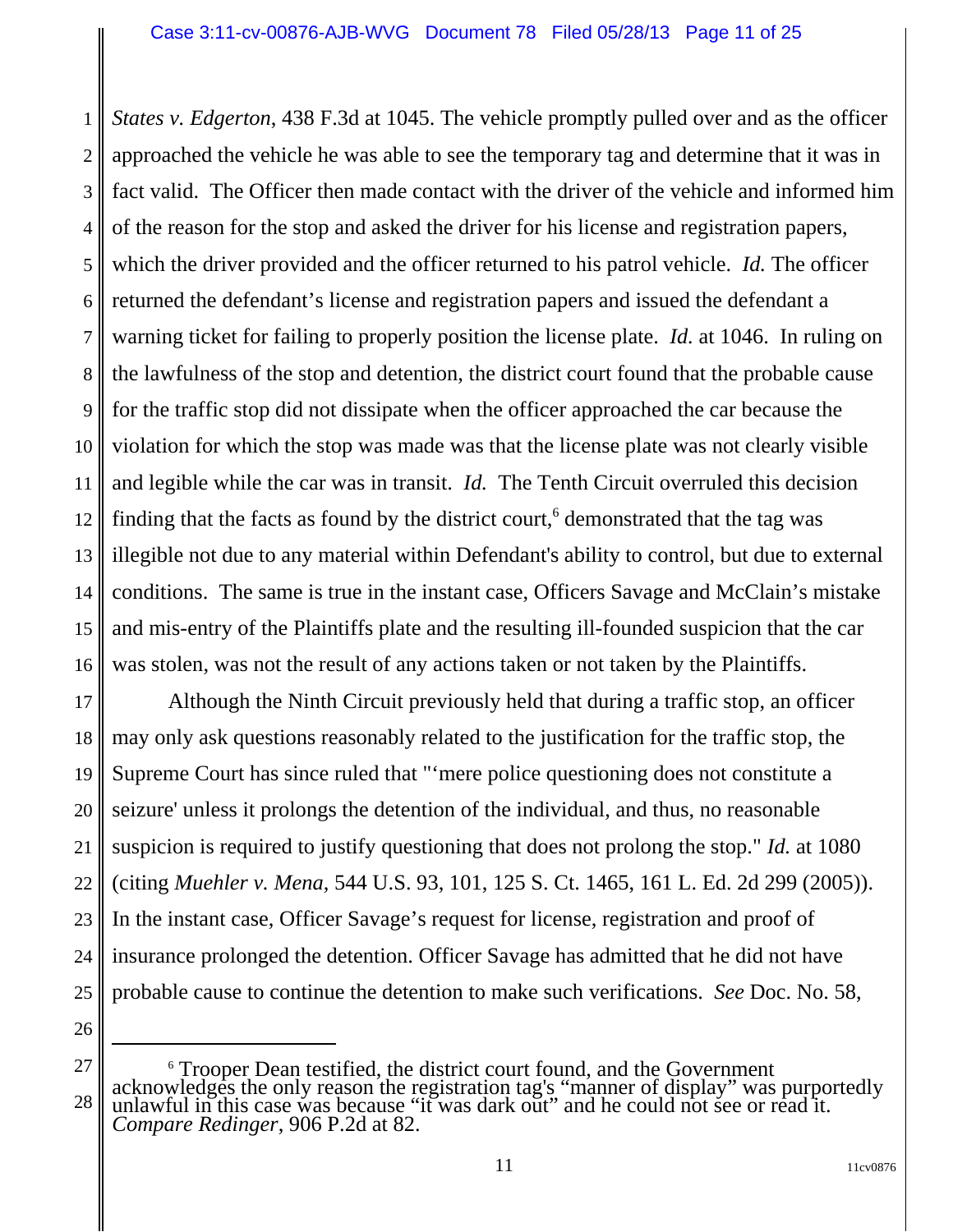1 2 3 Pla. Reply, p. 3:7-9. As such, the Court finds that the Officers lacked reasonable suspicion to continue the detention and request Harrell's license, registration and proof of insurance or Robinson's identification.

4 5 6 7 8 9 10 11 While Defendants attempt to argue that the re-checking of the license plate did not conclude their investigation<sup>7</sup> and that additional confirmation was required, ${}^{8}$  the Court finds these arguments wholly unpersuasive. Defendant Officers both admit that they knew *before* making contact with the Plaintiffs that basis for their initial suspicion that the vehicle might be stolen was unfounded and that no violation had occurred. The Defendants' mistake created the reasonable suspicion and when the Defendants realized their mistake, further investigation was both unnecessary and unwarranted. *See People v. Redinger*, 906 P.2d 81, 84 (Colo. 1995) (holding that an officer who properly initiates an

12

13

<sup>7</sup> *See* Doc. No. 39-7, Exh. F, Deposition of Officer McClain at F-10: lines 3-11:

- 14 A. When I initially ran the plate, I ran it on the computer, and I saw that it was registered to a
- 15 16 Honda. That was one piece of evidence that tended to indicate it may be stolen. When I ran it a second time, it came back to a Pontiac, which was a piece of information that tended to indicate it might not be stolen. But w
- 17 A. -- by that point.
- 18

19

24

25

<sup>8</sup> *See* Doc. No. 39-6, Exh. E, Deposition of Officer Savage at E-6: lines 11 - 21:

- 20 Q. So the license plate when McClain made the first mistake, came back to a Honda; and then he ran it again, and he learned that he had made a mistake, and the license plate was registered to a Pontiac, correct?
- 21 A. Correct, but I would still have to verify that.
- Q. Well, so did you go to verify that?
- 22 A. At some point, I did.
- 23 Q. And when you verified it, you found out that, in fact, it was registered to a Pontiac, correct?
	- A. That wasn't until later into the contact.
		- *Id.* at E-7: lines 15 25:
- 26 Q. Not only was it registered to a Pontiac, it was registered to that Pontiac, correct? A. I don't know that at the time. I would have to verify if it was the right Pontiac by checking the VIN number.
- 27 Q. Did you ask the people to check the VIN number?
- 28 A. They don't need to check the VIN number. That's something I do as part of my job. Q. Did you check the VIN number? Q. Did you check the VIN number?<br>A. At some point, I did.
	-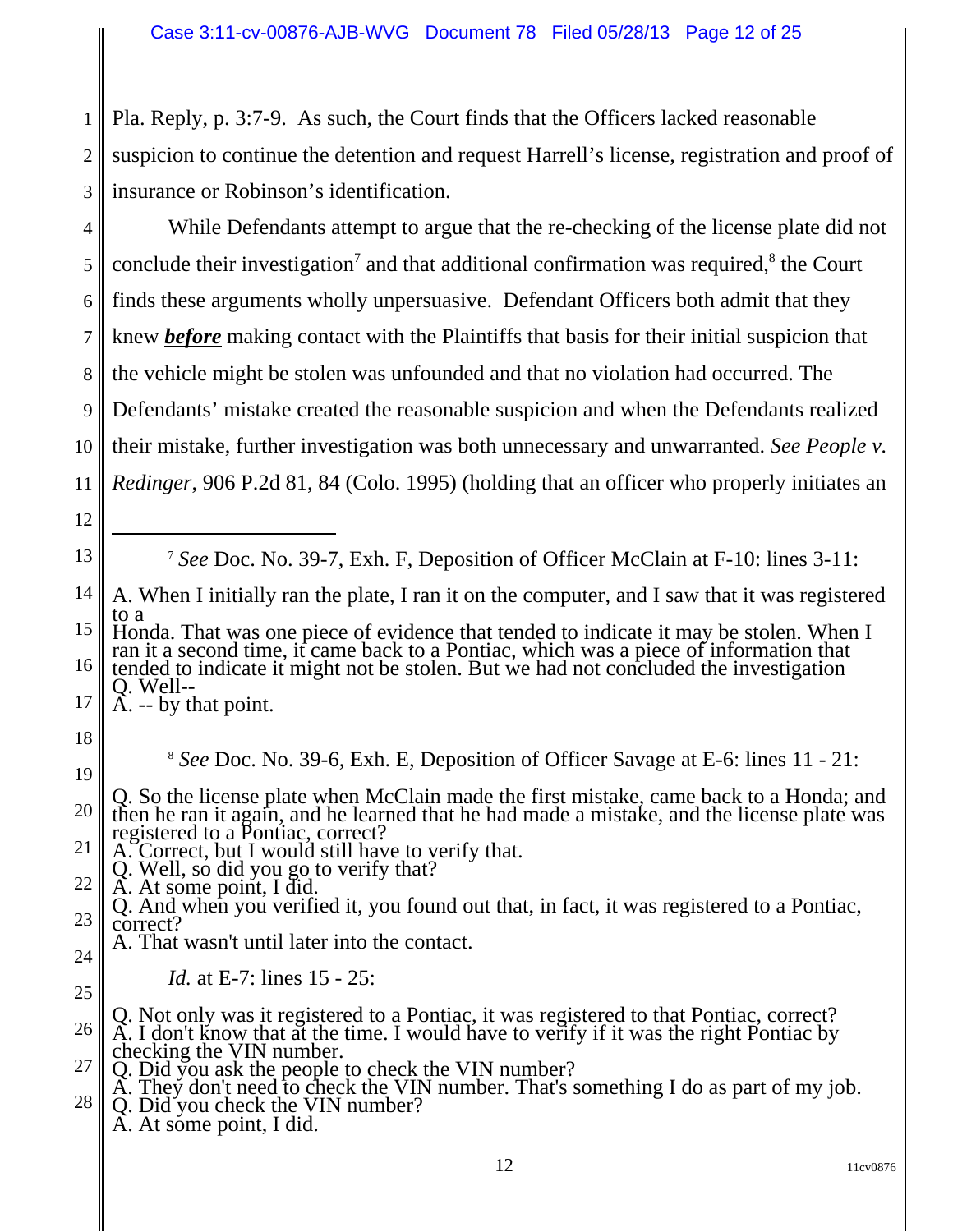3 investigatory stop based on reasonable suspicion that the driver has violated a motor vehicle law may not, consistent with the Fourth Amendment, detain and interrogate the driver after the officer learns the initial suspicion is ill-founded.)

1

2

20

21

22

23

4 5 6 7 8 9 10 11 12 13 14 15 16 17 18 19 The Tenth Circuit reached the same conclusion in *United States v. McSwain*, where a Utah state trooper stopped defendant's vehicle because he could not read the temporary registration tag posted in the rear window. 29 F.3d 558, 561-62 (10th Cir. 1994). As the trooper approached the vehicle on foot, he observed an unobscured Colorado temporary tag which appeared valid. At that point, the Tenth Circuit found that Trooper Dean, as a matter of courtesy, should have explained to Defendant the reason for the initial stop and then allowed her to continue on her way without requiring her to produce her license and registration. *See McSwain*, 29 F.3d at 562. Where an officer who properly initiates an investigatory stop based on reasonable suspicion that the driver has violated a motor vehicle law may not, consistent with the Fourth Amendment, detain and interrogate the driver after the officer learns the initial suspicion is "ill-founded." *People v. Redinger*, 906 P.2d 81, 84 (Colo. 1995). The Tenth Circuit found that the trooper unduly prolonged the detention because he had no objectively reasonable suspicion that illegal activity had occurred or was occurring, the trooper's actions in questioning McSwain and requesting his license and registration exceeded the limits of a lawful investigative detention and violated the Fourth Amendment. *Id.* at 561

The parties spend considerable time discussing the requirements of California Vehicle Code  $16028(a)$ <sup>9</sup> and Officer Savage's mistaken belief that he was required to

<sup>24</sup> 25 26 <sup>9</sup> See Doc. No. 39-12, Exh. M, California Vehicle Code §16028 Providing evidence<br>of financial responsibility on request of peace officer<br>(a) Upon the demand of a peace officer pursuant to subdivision (b) or upon the<br>dema every person who drives a motor vehicle upon a highway shall provide evidence of financial responsibility for the vehicle that is in effect at the time the demand is made. However, a peace officer shall not stop a vehicle for the sole purpose of determining<br>whether the vehicle is being driven in violation of this subdivision.<br>(b) Whenever a notice to appear is issued for any alleged violatio

<sup>27</sup> 28 11 or any local ordinance adopted pursuant thereto, the cited driver shall furnish written evidence of financial responsibility upon request of the peace officer issuing the citation.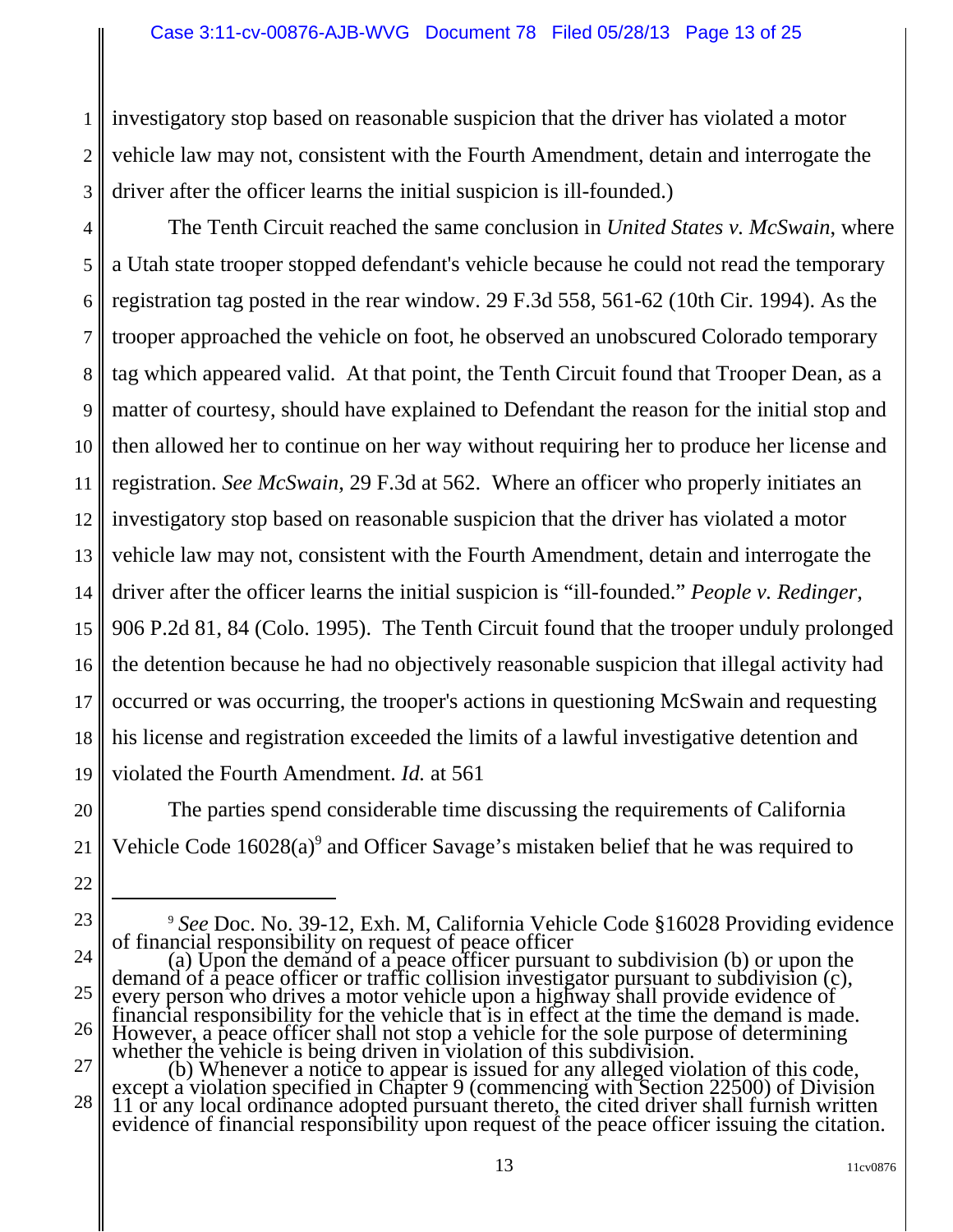1 2 3 4 5 6 7 8 9 10 11 12 13 14 15 16 issue the ticket for failure to provide proof of insurance to the owner of the vehicle as opposed to the driver of the vehicle. However, Officer Savage's mistaken belief that the ticket should be issued to Robinson who was a passenger instead of Harrell who was the driver or Officer Savage's mistaken belief that he could issue a ticket solely for failure to provide proof of insurance without an underlying traffic violation is immaterial. Having no objectively reasonable suspicion that illegal activity had occurred or was occurring, Officer Savage's actions in questioning the Plaintiffs and requesting license, registration and proof of insurance lacked reasonable suspicion and exceeded the limits of a lawful investigative detention in violation the Plaintiffs' Fourth Amendment rights. *United States v. McSwain*, 29 F.3d 558, 561 (10th Cir.1994). Plaintiffs inability to provide proof of insurance as well as the citation Officer Savage intended to issue for violation of California Vehicle Code 16028(a) were tainted by the Defendants unlawful detention and would not support an arrest/ticket of Harrell or Robinson in any event under the exclusionary rule for a violation of the Fourth Amendment. *Michigan v. Tucker*, 417 U.S. 433 (1974). Therefore, any arrest/ticket of Harrell or Robinson under for California Vehicle Code 16028(a) would violate the Fourth Amendment.

17 18 19 20 21 Based upon the foregoing, the Court finds that the Plaintiffs have demonstrated that there is no genuine dispute of material fact that the Defendants' actions violated their Fourth Amendment right to be free from unreasonable seizure by prolonging the detention to inquire into plaintiff's identification, registration and insurance information, and that these rights were clearly established at the time of the conduct at issue.<sup>10</sup>

<sup>23</sup> 24 25 26 27 The peace officer shall request and write the driver's evidence of financial responsibility on the peace officer is unable to write the driver's evidence of financial responsibility on the notice to appear due to an emerge financial responsibility at the time the notice to appear is issued, the peace officer may<br>issue the driver a notice to appear for violation of subdivision (a). The notice to appear<br>for violation of subdivision (a) shall b

<sup>28</sup> <sup>10</sup> *Falvo v. Owasso Ind. Sch. Dist.*, 223 F.3d 1203, 1218-19 (10th Cir. 2000), reinstated in pertinent part *Falvo v. Owasso Ind. Sch. Dist.*, 288 F.3d 1236; *LSO, Ltd.v. Stroh*, 205 F. 3d 1146, 1157 (9th Cir. 2000).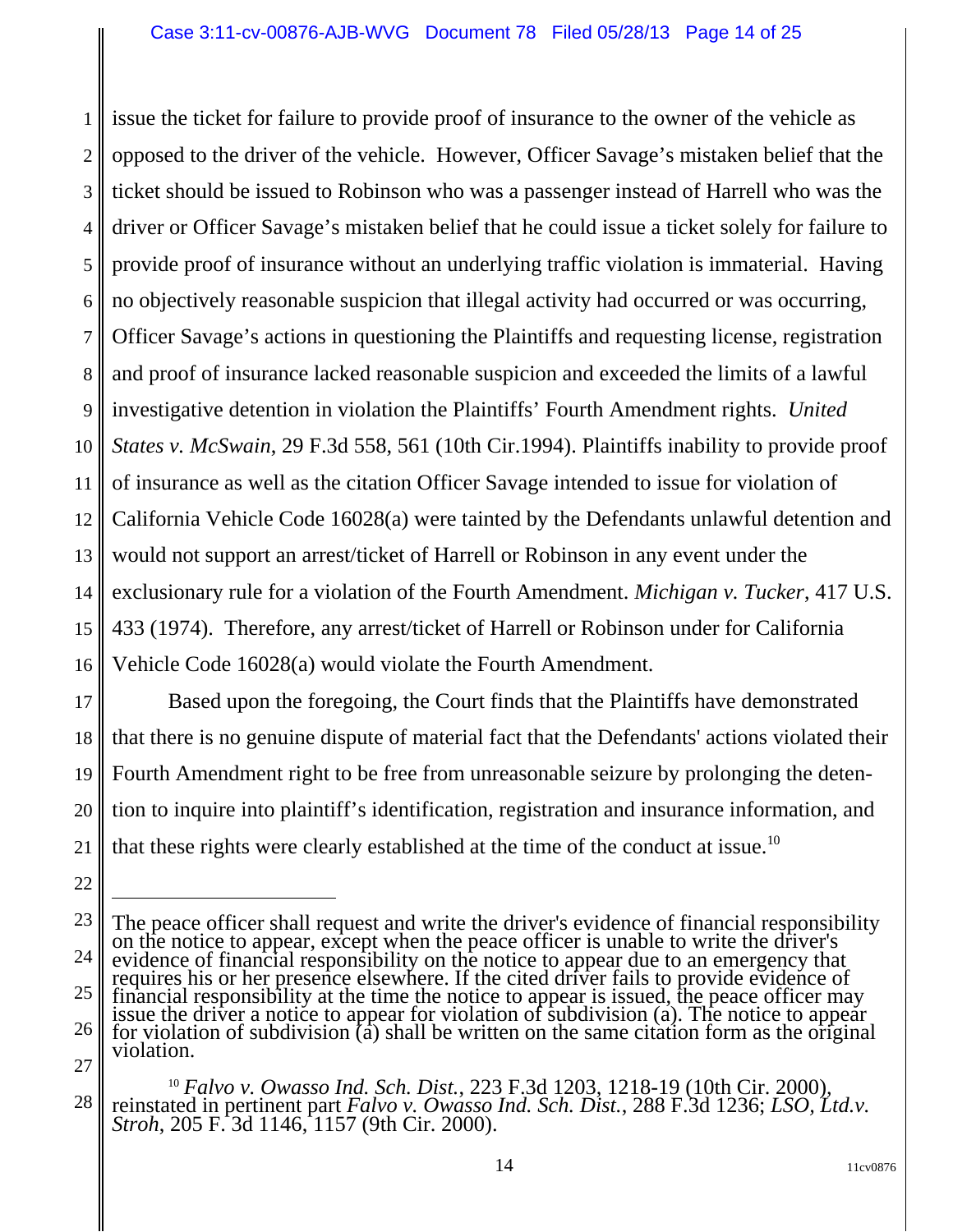1 2 3 4 5 6 7 8 9 10 11 12 13 14 15 16 17 18 19 20 21 Defendants have advanced several arguments that qualified immunity should still apply where an officer mistakenly believes probable cause existed or reasonably believed that the conduct did not violate a clearly established constitutional right. The Court finds these arguments unpersuasive, and lacking in evidentiary support, as the constitutional right to be free from unreasonable seizures is clearly established and the mistaken belief that probable cause existed is clearly absent in the present case. However, whether Officer Savage's belief that he needed to verify that the VIN matched was objectively reasonable creates a question of facts that precludes a determination of qualified immunity. Because the Court finds that the determination of the objective reasonableness of Officer Savage's conduct turns on disputed facts, Defendants' motion for summary judgment on the basis of qualified immunity on this cause of action is DENIED. *See Wilkins v. City of Oakland*, 350 F.3d 949, 955-956 (9th Cir.2003), cert. denied, --- U.S. ----, 125 S.Ct. 43, 160 L.Ed.2d 14 (2004). As such, the Court finds that However, Defendants may raise the defense of qualified immunity and evidence thereon at trial. Plaintiffs' motion for summary judgment against Defendants Savage and McClain on Plaintiffs' first cause of action for unlawful detention is hereby GRANTED IN PART and DENIED IN PART with causation and the amount of damages to be determined at trial. The Court finds and summarily adjudicates that Defendants Savage and McClain's continued detention of Plaintiffs violated Plaintiffs' Fourth Amendment rights by prolonging the detention to inquire into plaintiff's identification, registration and insurance information.

# *C. Plaintiffs' Claims for Unlawful Arrest*

22

23

24

25

26

27

28

Plaintiffs' seek summary judgment on the fourth cause of action in the SAC, which alleges that Plaintiffs Robinson and Harrell were arrested without probable cause. A warrantless arrest must be supported by probable cause. *United States v. Del Vizo*, 918 F.2d 821, 825 (9th Cir. 1990). Probable cause exists when, 'under the totality of the circumstances known to the arresting officers, a prudent person would have concluded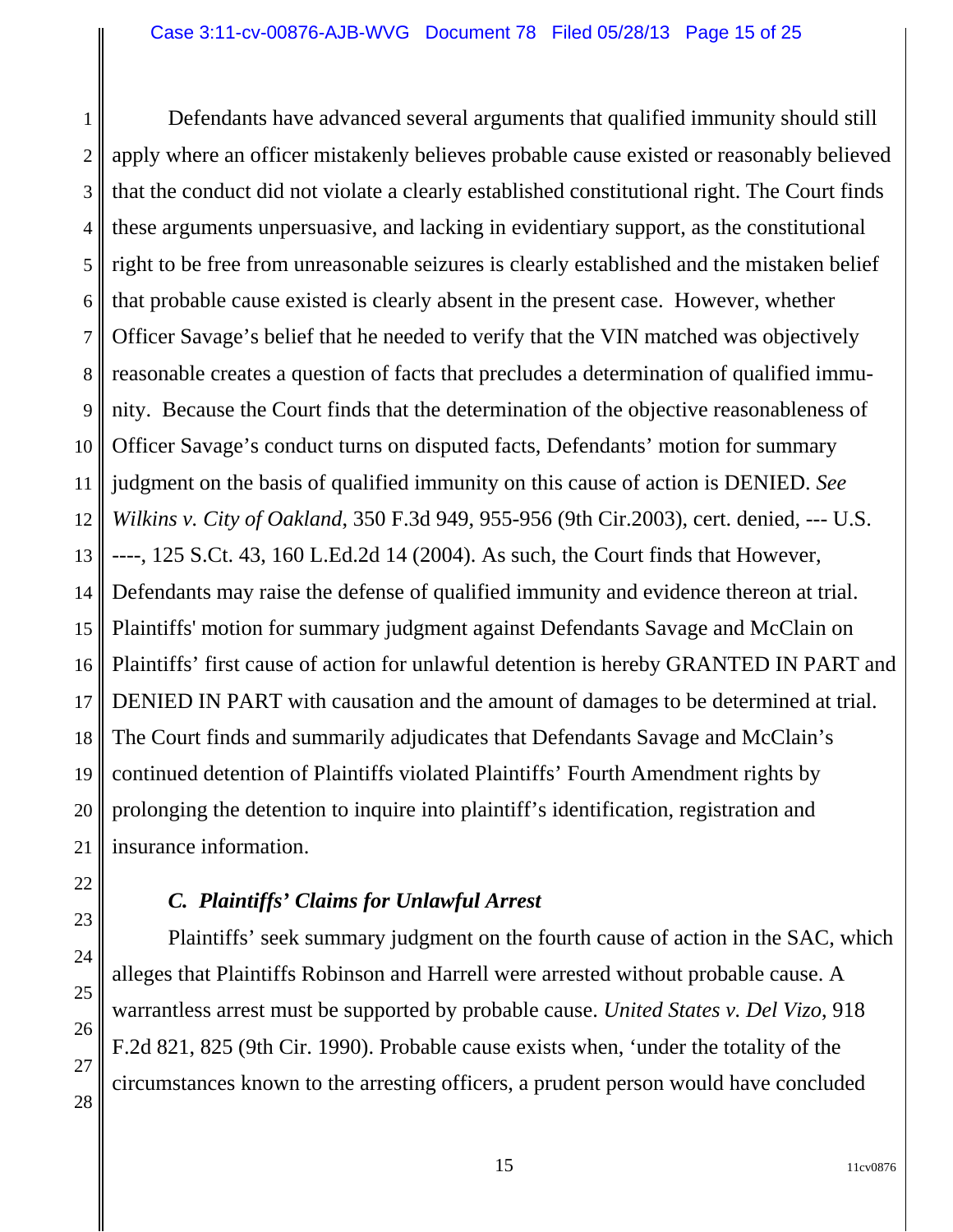1 2 that there was a fair probability that [the plaintiff] has committed a crime.'" *United States v. Smith*, 790 F.2d 789, 791 (9th Cir. 1986).

3 4 5 6 7 8 9 10 11 12 13 14 15 16 17 18 19 According to the police reports filed by Officers Savage and McClain, Robinson was arrested for violation of California Penal Code § 148 and Harrell was arrested for violation of California Penal Code  $\S$ § 148 and 243(b).<sup>11</sup> Under California Penal Code § 148(a)(1),<sup>12</sup> "the legal elements of a violation . . . are as follows: (1) the defendant willfully resisted, delayed, or obstructed a peace officer, (2) when the officer was engaged in the performance of his or her duties, and (3) the defendant knew or reasonably should have known that the other person was a peace officer engaged in the performance of his or her duties." *In re Muhammed C.*, 95 Cal. App. 4th 1325, 1329,(Cal. Ct. App. 2002) (citations omitted). Section 148 makes it a misdemeanor to resist, delay or obstruct an officer in the discharge of any duty of his office. "Section 148(a) does not make it a crime, however, to resist unlawful orders." *Maxwell v. County of San Diego*, 697 F.3d 941, 951 (9th Cir. 2012) citing *Smith v. City of Hemet*, 394 F.3d 689, 695 (9th Cir. 2005) (en banc). Section 148 has been construed by the courts as applying only to lawful arrests, because "An officer is under no duty to make an unlawful arrest." *Jackson v. Superior Court*, 98 Cal. App.2d 183, 189, 219 P.2d 879 (1950); *accord, People v. Craig* 59 Cal. 370 (Cal. 1881); *People v. Perry*, 79 Cal. App.2d Supp. 906, 908,180 P.2d 465 (1947).

Pursuant to California Penal Code §834(a), if a person has knowledge, or by the exercise of reasonable care, should have knowledge, that he is being arrested by a peace officer, it is the duty of such person to refrain from using force or any weapon to resist

20

21

22

23

24

25

26

27

<sup>11</sup> *See* Doc. No. 239-5, Exh. D at D-5, Synopsis.

<sup>&</sup>lt;sup>12</sup> California Penal Code  $\S$  148(a)(1) states:<br>Every person who willfully resists, delays, or obstructs any public<br>officer, peace officer, or an emergency medical technician, as defined Safety Code, in the discharge or attempt to discharge any duty of his or her office or employment, when no other punishment is prescribed, shall be punished by a fine not exceeding one thousand dollars  $(\$1,000)$ , or by imprisonment in a county jail not to exceed one year, or by both that fine and imprisonment.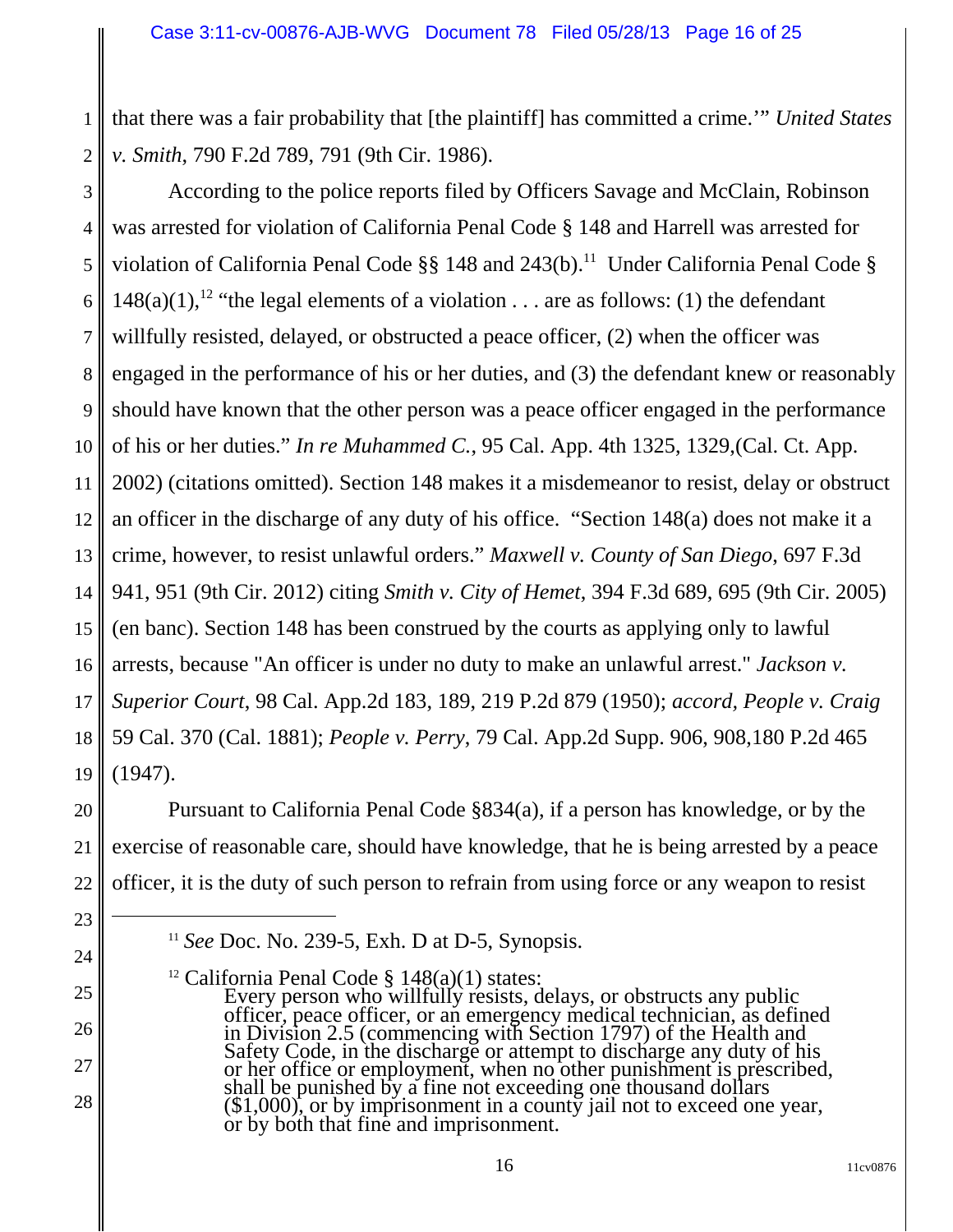1 2 3 4 5 6 7 8 such arrest. Even if the arrest was unlawful, that would not justify or excuse an assault upon the officer. The remedy for improper police conduct is in the courts, not in private reprisal. (*People v. Coffey*, 67 A.C. 145, 162, fn. 18, 60 Cal. Rptr. 457, 430 P.2d 15; *People v. Baca*, 247 A.C.A. 560, 569, 55 Cal. Rptr. 681.) The law in California is that a person may not use force to resist any arrest or detention, lawful or unlawful, except that he may use reasonable force to defend life and limb against excessive force. *People v. Curtis*, 70 Cal.2d 347, 357, 74 Cal. Rptr. 713, 450 P.2d 33 (1969); *Evans v. City of Bakersfield*, 22 Cal. App. 4th 321, 326-333, 27 Cal. Rptr. 2d 406 (1994).

9 10 11 12 13 14 15 16 17 18 19 As a matter of statutory construction, it is clear that section 834(a) was meant at most to eliminate the common law defense of resistance to unlawful arrest, and not to make such resistance a new substantive crime. *See People v. Curtis*, 70 Cal.2d 347, 354- 6 (Cal. 1969). This interpretation is borne out by reference to legislative hearings at which there were discussions on the purpose of section 834(a). *Id.* Significantly, both the Uniform Arrest Act, from which the language of section 834(a) was drawn, and the Model Penal Code take the approach of eliminating the defense but declining to make resistance a separate and additional crime. When section 834(a) was enacted in 1957, the Legislature amended the penalty provisions but did not change the "duty" language of section 148, thereby impliedly adopting the prior judicial interpretation of "duty." *Summers v. Freeman,* 128 Cal. App.2d 828, 832, 276 P.2d 131, (1954).

20 21 22 23 Even if section 834(a) now makes it a citizen's duty not to resist an unlawful arrest, this change in the law in no way purports to include an unlawful arrest within the performance of an officer's duty. If the officer was not performing his or her duties at the time of the arrest, the arrest is unlawful and the arrestee cannot be convicted under Penal Code section 148, subdivision (a).'" *Smith*, 394 F.3d at 695 (emphasis in original).

# *1. Arrest of Shannon Robinson for Violation of Penal Code § 148(a)(1) Was Without Probable Cause Under 42 U.S.C. § 1983*

28 In their motion for summary judgment, the Plaintiffs argue that the only reason Robinson was arrested was that she refused to obey Office McClain's order to get out of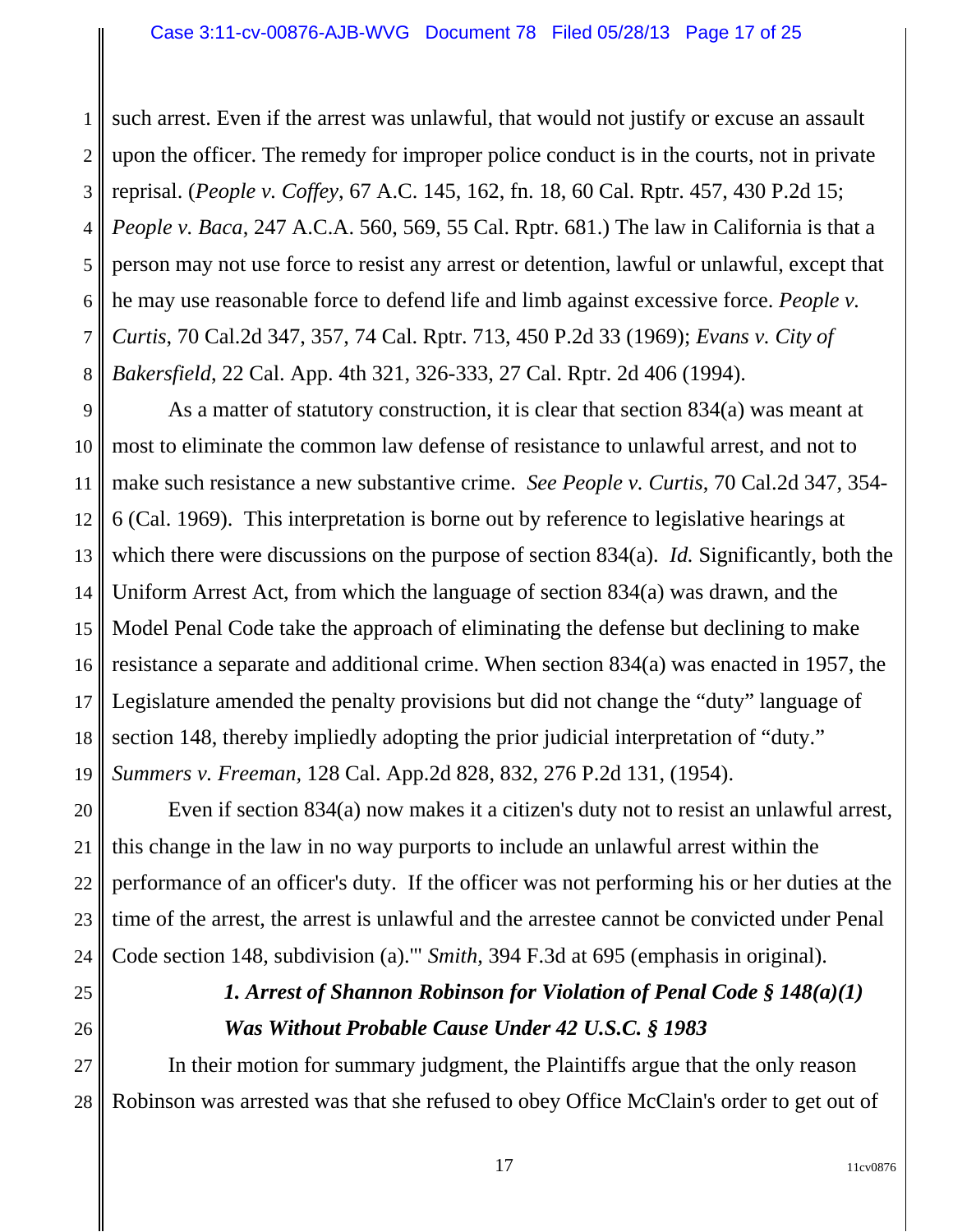1 2 3 4 5 6 7 the car. Plaintiffs' argue that because there was no basis to detain Robinson or give her a ticket for failure to provide proof of insurance, as the Court has previously found, there was no legal basis for Officer McClain to order Robinson to get out of the car. Robinson further contends that from the time Officer McClain approached the car to demand her identification until he is heard telling her that she is under arrest, she had done nothing wrong and was therefore under no legal obligation to hang up the phone; get out of the car; or give McClain her identification. *See* Doc. No. 39-2, Exh. I.

8 9 10 11 12 13 14 Officer McClain's arrest report for Robinson states that she was arrested for violation of California Penal Code § 148 for resisting, delaying or obstructing an officer in the discharge of his duties. *See* Doc. No. 39-5. Officer McClain states that he arrested her because she was refusing to comply with his instructions. *See* Doc. No. 39-7, Exh. F at F-19: Lines 15-16. The record before this Court does not indicate that Robinson used force in resisting her arrest, $^{13}$  only that she ignored and refused to obey commands made by Officer McClain.

15 16 17 18 19 20 21 As set forth above, the continued detention of the Plaintiffs by Officer's Savage and McClain violated Plaintiffs Fourth Amendment rights. As such, the subsequent arrest of Robinson for failure to provide identification or comply with Officer McClain's orders was unlawful because it lacked probable cause. A peace officer is not lawfully performing his duties if he is unlawfully arresting or detaining someone and if the arrest is unlawful, there is no violation of Penal Code section 148, subdivision (a). *Smith*, 394 F.3d at 695.

22 23 24 25 26 Based upon the foregoing, the Plaintiff Robinson's motion for summary judgment against Defendants Savage and McClain for unlawful arrest is hereby GRANTED IN PART and DENIED IN PART with causation and the amount of damages to be determined at trial. Because there are questions of fact regarding the objective reasonableness of the officers conduct, the Court finds that the Defendants are not entitled to summary

<sup>27</sup>

<sup>28</sup> <sup>13</sup> The record shows that before Officer McClain told Robinson that she was under arrest, the only physical touching that took place was when Officer McClain put his hand on Ms. Robinson's shoulder.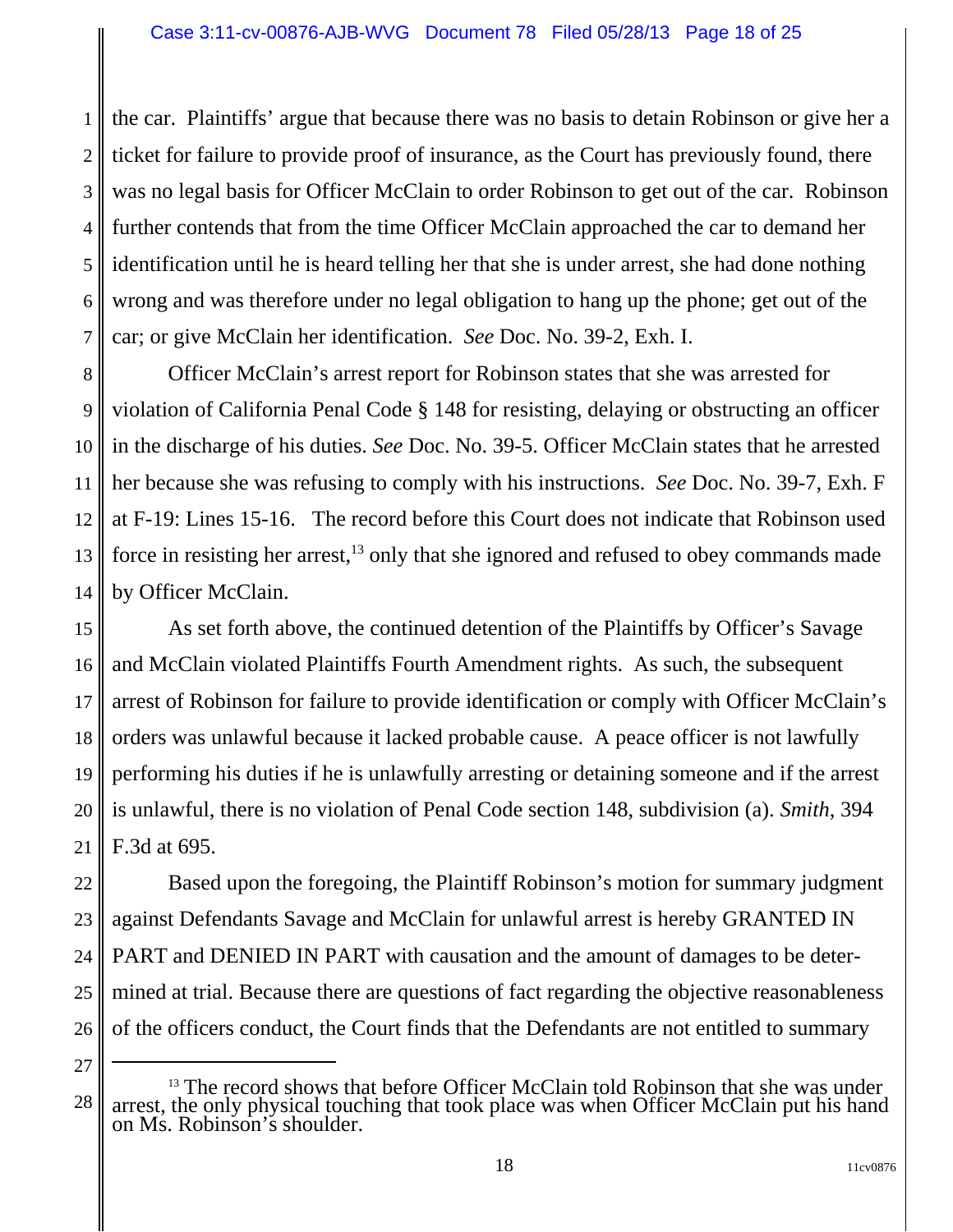1 2 3 4 judgment on qualified immunity relative to this cause of action and Defendants motion for summary judgment on this ground is DENIED, however, Defendants may raise the defense of qualified immunity at trial. *See Wilkins v. City of Oakland*, 350 F.3d 949, 955-956 (9th Cir. 2003), *cert. denied*, --- U.S. ----, 125 S. Ct. 43, 160 L. Ed.2d 14 (2004).

## *2. Plaintiffs' Claims that the Arrest of Dante Harrell Was Without Probable Cause Under 42 U.S.C. § 1983*

5

6

7 8 9 10 11 12 13 14 15 16 17 18 19 20 21 Defendants arrested and charged Dante with violating California Penal Code §§ 243(b), battery on a police officer and 148(a), delaying a peace officer in the execution of his duties. The Plaintiffs contend that when Officers Savage and McClain surrounded Plaintiffs' car and attempted to open the doors, they had effectively placed Dante Harrell under arrest. Plaintiffs argue that a reasonable person in Dante's position would have believed that he was under arrest because the two officers in uniform were on either side of the car, with the patrol car blocking their exit, stating to the occupants of the vehicle that they are under arrest and to get out of the car. The Plaintiffs argue that when McClain said "You are under arrest," he did not address Robinson by name. *See* Doc. No. 39-2, Exh. I, 911 call at 2 min, 59 sec. Immediately after McClain said, "You are under arrest," Harrell said, "See what it is, I get arrested." Exh. I, 911 call at 3 min, 2 sec. Plaintiffs contend that the record shows that Harrell believed he was under arrest. The Plaintiffs argue that while Officer McClain's testimony is that he intended to arrest Robinson, there is nothing in the record that indicates that the command was given solely to Robinson.

22 23 24 25 26 Plaintiff argues that at the time McClain said "You are under arrest," Harrell had touched no one. The only thing Harrell had done up to this point was to provide his driver's license and registration within seconds of the request being made, act politely toward Officer Savage during the first interaction, record Officer McClain with his cell phone, and ask Officer McClain why they were being detained without a reason.

27 28 Defendants' offer a very different account of the events that ultimately led to Harrell's arrest. *See* Doc. No. 39-5, Exh. D, Officer McClain's police report, at D-5.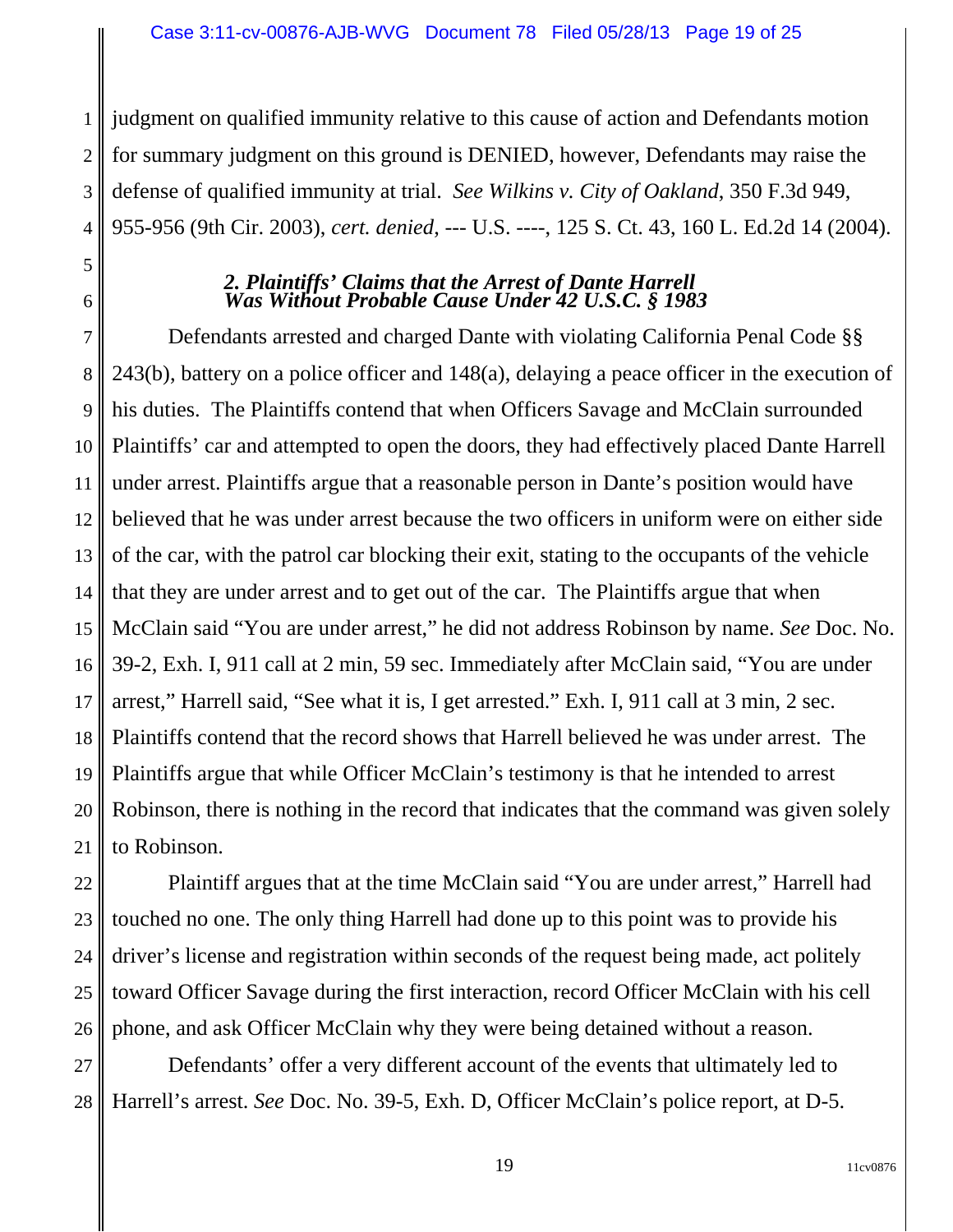1 2 3 4 5 6 7 8 9 Officer McClain states that Harrell was preventing him from unlocking the passenger side door. *Id.* Harrell then threw his arm around Robinson, holding her against him and preventing Officer McClain from removing Robinson from the car. *Id.* Officer McClain states that he yelled at Robinson to get out of the car and for Harrell to let her go, but neither complied. *Id.* Officer Savage began struggling with Harrell. *Id.* Officer Savage states that when he and Officer Sacco attempted to pull Harrell out of the driver's door, Harrell began kicking at them and kicked Officer Sacco in the leg. *See* Doc. No. 39-5, Exh. D at D-19. Officer Savage states that when he went to grab Harrell's leg to stop him from kicking, he was kicked in the left index finger by Harrell. *Id.*

10 11 12 13 14 15 16 17 18 19 20 Given the conflicting accounts of what transpired prior to Plaintiff Harrell's arrest, the Court finds there are genuine disputes of material fact regarding Plaintiffs' claims for arrest without probable cause, because pursuant to California Penal Code §834(a), Harrell had a duty to refrain from using force to resist arrest, even an unlawful one. As such, Plaintiffs' motion for summary judgment for the unlawful arrest of Plaintiff Harrell is DENIED. Because there are questions of fact regarding the objective reasonableness of the officers conduct, the Court finds that the Defendants are not entitled to qualified immunity relative to this cause of action and Defendants motion for summary judgment on this ground is DENIED, however, Defendants may raise the defense of qualified immunity at trial. *See Wilkins v. City of Oakland*, 350 F.3d 949, 955-956 (9th Cir. 2003), *cert. denied*, --- U.S. ----, 125 S. Ct. 43, 160 L. Ed.2d 14 (2004).

# *D. Plaintiffs' Claims for Battery of Robinson under California State Law*

21

22

23

24

25

26

27

28

In their eighth cause of action in the SAC, Plaintiffs alleged that Defendants battered Robinson. The Plaintiffs claim that it is undisputed that Robinson was only refusing to obey an order to get out of the car. *See* Doc. No. 39-7, Exh. F*.* at F-28:13-15. The Plaintiffs' contend that Officer Savage pulled the cell phone out of Shannon's hand; threw it in the back seat; then took his OC spray and sprayed her right in the face. (Doc. No. 39-6, Exh. E, Savage Depo at E-30: 11-18. Plaintiffs contend that it is not disputed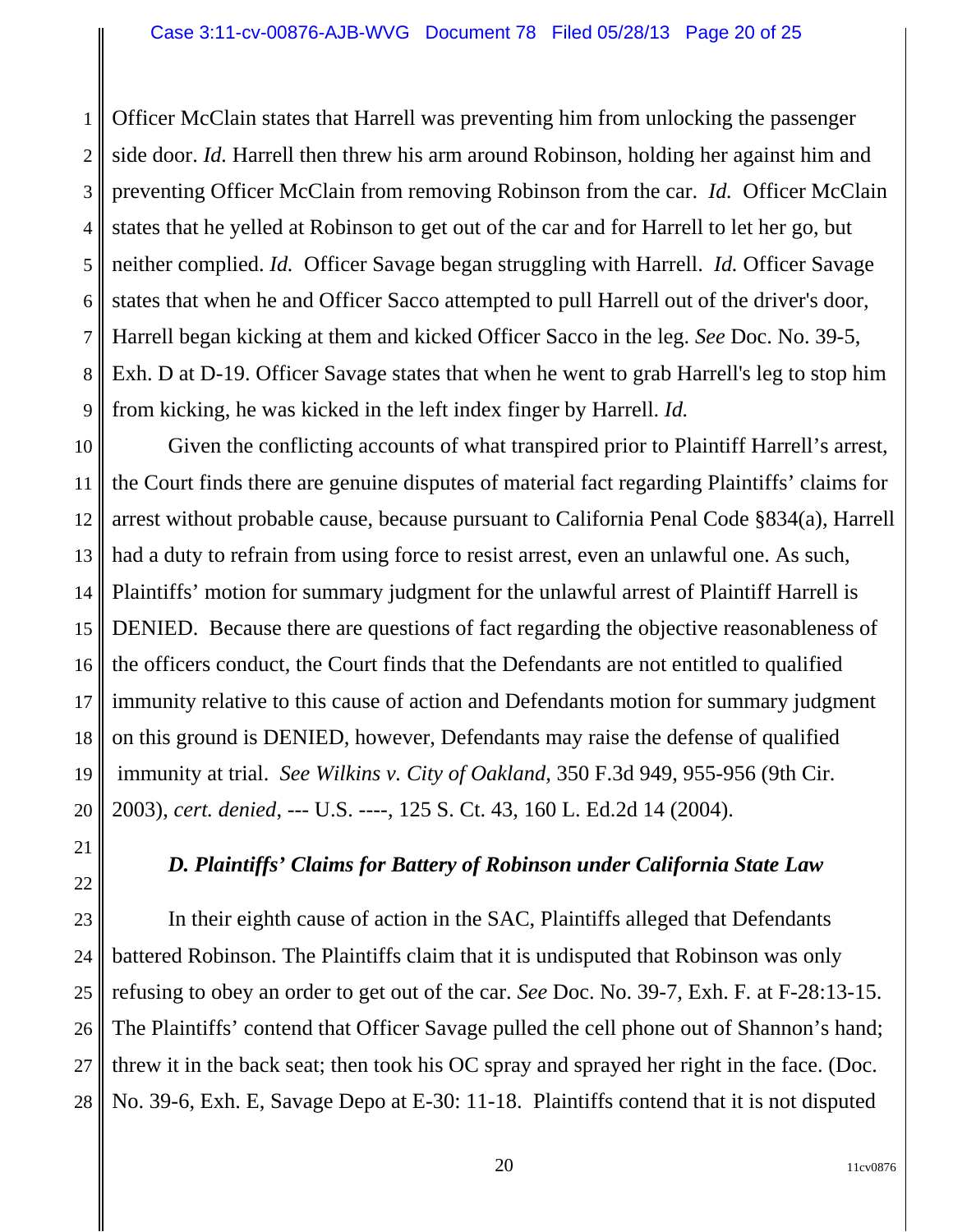1 2 3 4 5 6 7 8 that there was no reason or justification for McClain putting his hands on Robinson, grabbing and throwing the telephone out of her hands, pepper spraying Robinson in the face and dragging her out of the car. The Court cannot agree as there are questions of fact that remain with regard to the events following Officer McClain's request for Robinson's identification, because the Defendants contend that the Plaintiffs were uncooperative and ultimately violent with the officers. Officer Savage states in his deposition that Robinson committed a battery on Officer McClain. *Id.* Exh. E-30: line 11 - E-32: line 8.

9 10 11 12 13 14 15 16 17 Given the conflicting accounts in the record of what transpired, the Court finds there are genuine disputes of material fact regarding Plaintiffs' battery claims and Plaintiffs' motion for summary judgment is therefore DENIED. Because there are questions of fact regarding the objective reasonableness of the officers conduct, the Court finds that the Defendants are not entitled to qualified immunity relative to this cause of action and Defendants motion for summary judgment on this ground is DENIED, however, Defendants may raise the defense of qualified immunity at trial. *See Wilkins v. City of Oakland*, 350 F.3d 949, 955-956 (9th Cir. 2003), *cert. denied*, --- U.S. ----, 125 S. Ct. 43, 160 L. Ed.2d 14 (2004).

18 //

19

# *E. Plaintiffs' Negligence Claims*

20 21 22 23 24 25 26 27 28 In order to prevail on a claim for common law negligence against a police officer, Plaintiffs must show that (1) the officer owed plaintiff a duty of care; (2) the officer breached the duty by failing "to use such skill, prudence, and diligence as other members of the [the] profession commonly possess and exercise," (3) there was a "proximate causal connection between the [officer's] negligence conduct and the resulting injury" to the plaintiff; and (4) the officer's negligence resulted in "actual loss or damage" to the plaintiff. *Harris v. Smith*, 157 Cal. App. 3d 100, 104 (1984). Therefore, "to prevail on the negligence claim, Plaintiffs must show that the Defendant officers acted unreasonably and that the unreasonable behavior harmed Plaintiffs. *Price v. County of San Diego,*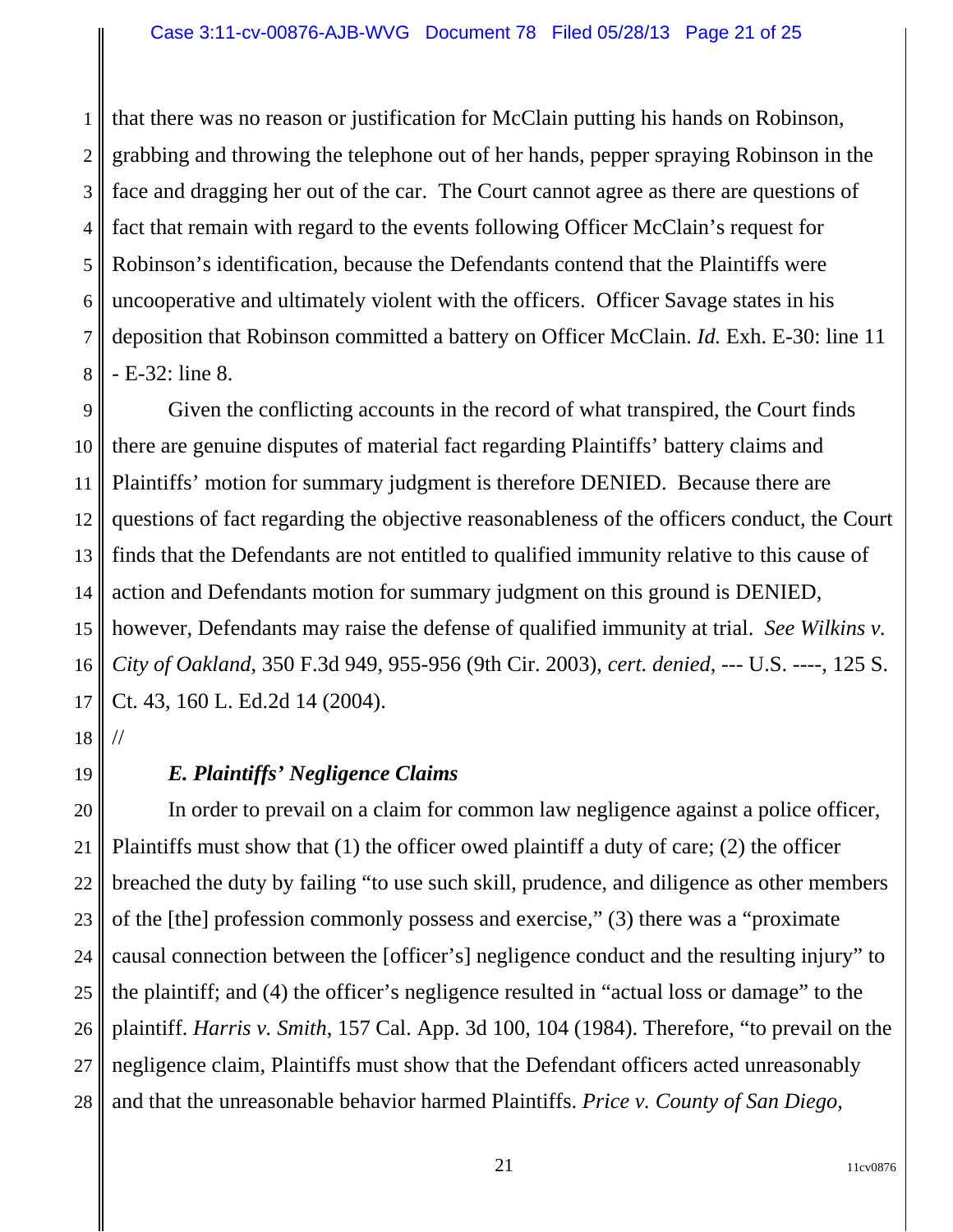990 F. Supp. 1230 (S.D. Cal. 1998).

2 3 4 5 6 7 8 9 10 11 12 13 14 15 16 17 The Court has found Defendants detained and arrested Robinson for violation of Penal Code § 148(a)(1) without probable cause in violation of Robinson's constitutional rights, however, the Plaintiffs have failed to demonstrate a casual connection between the alleged negligence on behalf of the officers and Plaintiffs' actual loss or damage. Issues of comparative negligence also remain, as a dispute exists as to the conduct of plaintiffs in escalating or physically resisting the officers. Given the genuine disputes of material fact regarding the events that led to Plaintiffs being sprayed with OC, tasered, pulled from the vehicle, being taken to the ground and arrested, the Court finds summary judgment on this claim inappropriate and Plaintiffs' motion for summary judgment is therefore DENIED. Because there are questions of fact regarding the objective reasonableness of the officers conduct, the Court finds that the Defendants are not entitled to qualified immunity relative to this cause of action and Defendants motion for summary judgment on this ground is DENIED, however, Defendants may raise the defense of qualified immunity at trial. *See Wilkins v. City of Oakland*, 350 F.3d 949, 955-956 (9th Cir. 2003), *cert. denied*, --- U.S. ----, 125 S. Ct. 43, 160 L. Ed.2d 14 (2004). //

1

18 //

19

*3. Plaintiffs Claim for Violation of Cal. Civ. Code § 52.1*

20 21 22 23 24 25 26 27 28 Plaintiffs' fifteenth cause of action in their SAC alleges violations of California Civil Code Section 52.1 against Officers Savage and McClain. Section 52.1 provides that "any individual whose exercise or enjoyment of constitutional rights . . . has been interfered with" by "threats, intimidation or coercion" may bring a civil action on his or her own behalf. Cal. Civ. Code § 52.1. Plaintiffs' §52.1 claims rest upon their allegations that first, Defendants violated their Fourth Amendment rights through excessive force and false arrest and second, that these rights were interfered with by threats, intimidation, and coercion. However, as set forth above, genuine disputes of material fact exist regarding Plaintiffs claims of excessive force. As such, the Court finds there are ques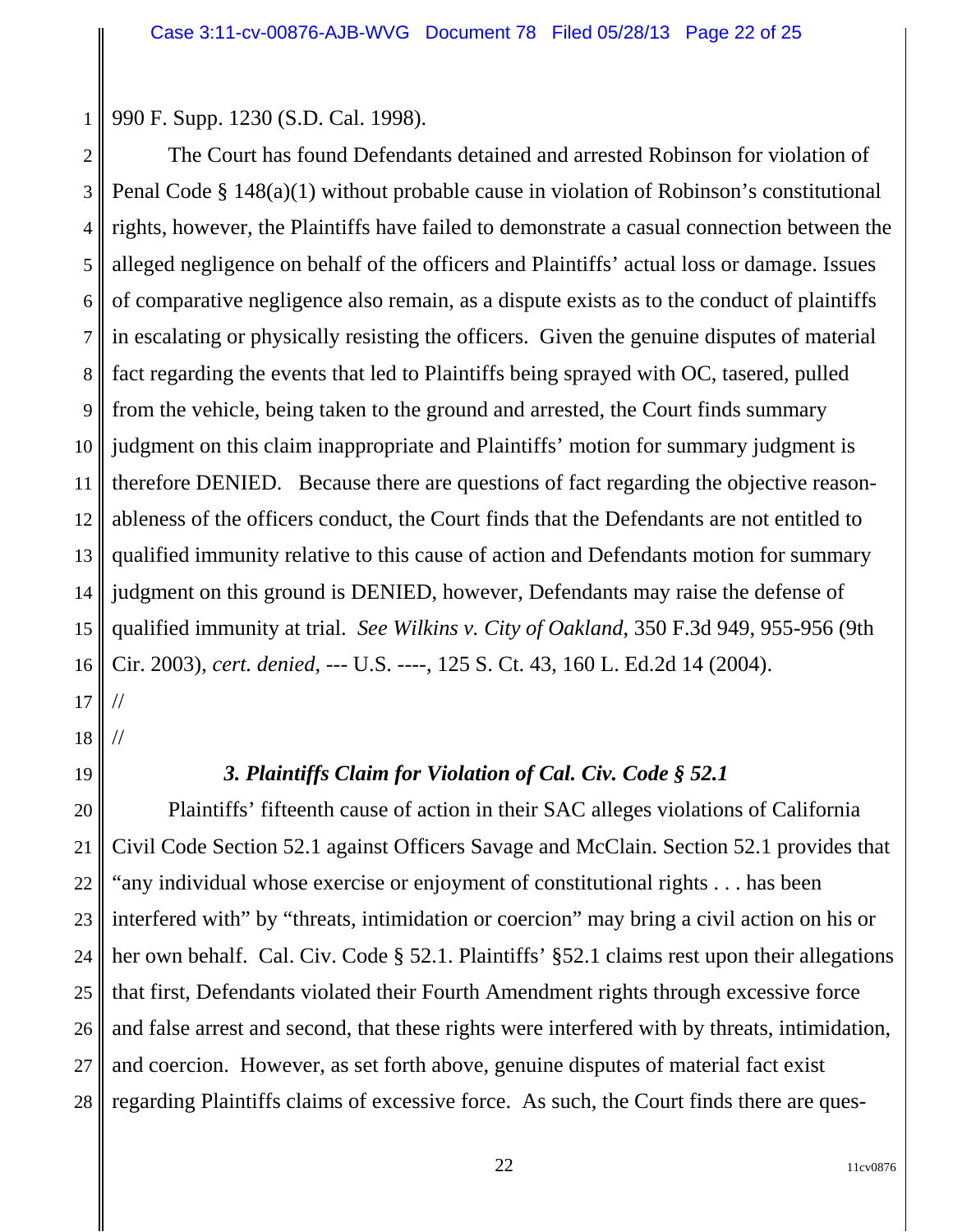1 2 3 4 5 6 7 tions of fact that remain and Plaintiffs' motion for summary judgment is therefore DENIED. Because there are questions of fact regarding the objective reasonableness of the officers conduct, the Court finds that the Defendants are not entitled to qualified immunity relative to this cause of action and Defendants motion for summary judgment on this ground is DENIED, however, Defendants may raise the defense of qualified immunity at trial. *See Wilkins v. City of Oakland*, 350 F.3d 949, 955-956 (9th Cir. 2003), *cert. denied*, --- U.S. ----, 125 S. Ct. 43, 160 L. Ed.2d 14 (2004).

#### 8 *II. Defendants' Motion for Summary Judgment*

9 10 11 12 13 14 15 16 17 Defendants argue that they are entitled to summary judgment on the basis of qualified immunity. The doctrine of qualified immunity protects government officials "from liability for civil damages insofar as their conduct does not violate clearly established statutory or constitutional rights of which a reasonable person would have known." *Pearson v. Callahan*, 555 U.S. 223, 231 (2009); *see also Harlow v. Fitzgerald*, 457 U.S. 800, 818 (1982). "The protection of qualified immunity applies regardless of whether the government official's error is 'a mistake of law, a mistake of fact, or a mistake based on mixed questions of law and fact.'" *Pearson*, 129 S. Ct. at 815 (quoting *Groh v. Ramirez*, 540 U.S. 551, 567 (2004) (Kennedy, J. dissenting)).

18 19 20 21 22 23 24 25 26 27 28 The Ninth Circuit employs a three-part test to determine whether an individual is entitled to qualified immunity. First, the specific right allegedly violated must be identified. Secondly, it must be determined whether that right was so clearly established as to alert a reasonable officer to its constitutional parameters. Third, if the law is clearly established, it must be determined whether a reasonable officer could have believed lawful the particular conduct at issue. *Kelly v. Borg*, 60 F.3d 664, 666 (9th Cir.1995). The plaintiff in a Section 1983 action bears the burden of proving that the right allegedly violated was clearly established at the time of the officer's allegedly impermissible conduct. *Camarillo v. McCarthy*, 998 F.2d 638, 640 (9th Cir.1993). A law is "clearly established" when "the contours of that right [are] sufficiently clear that a reasonable officer would understand that what he is doing violates that right." *Anderson v. Creigh-*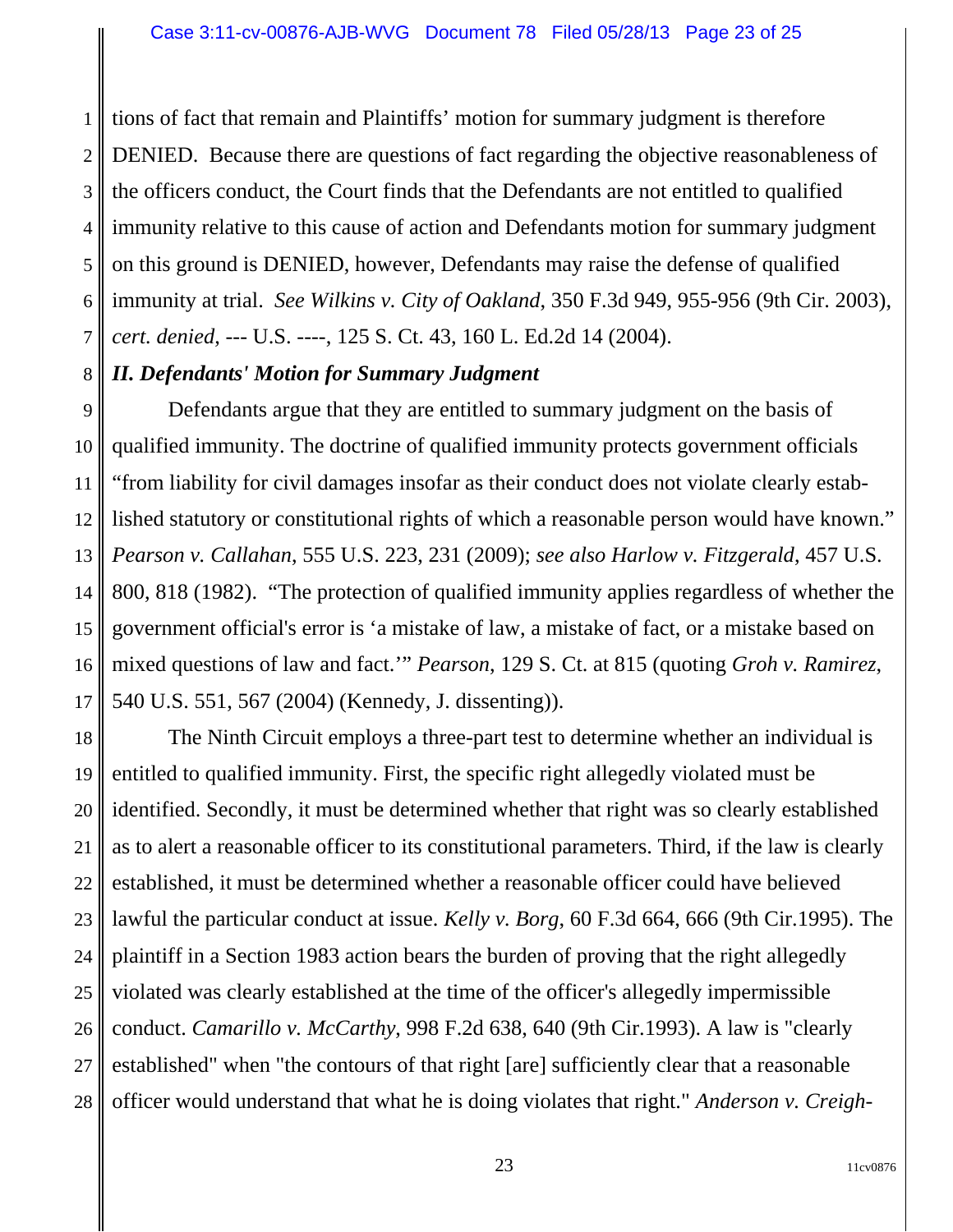1 2 3 4 5 6 7 8 9 10 11 *ton*, 489 U.S. 635, 640 (1987). To demonstrate clearly established law at the time of the events in question, the plaintiff must show that the particular facts of the case support a claim of clearly established right. This does not mean that the exact factual situation of the case must have been previously litigated. Specific binding precedent is not required to show that a right is clearly established for qualified immunity purposes. Absent binding precedent, a court should look at all available decisional law including decisions of state courts, other circuits, and district courts to determine whether the right was clearly established. Nonetheless, the contours of the clearly established right must be sufficiently clear that a reasonable official would understand that what he is doing violates that right. *See Doe By and Through Doe v. Petaluma City School Dist*., 54 F.3d 1447, 1450 (9th Cir.1995).

12 13 14 15 16 17 18 19 20 In *Saucier v. Katz*, 533 U.S. 194, 121 S. Ct. 2151, 150 L. Ed. 2d 272 (2001), the Supreme Court set forth a two-pronged inquiry to resolve all qualified immunity claims. First, "taken in the light most favorable to the party asserting the injury, do the facts alleged show the officers' conduct violated a constitutional right?" *Id.* at 201. Second, if so, was that right clearly established? *Id.* "The relevant, dispositive inquiry in determining whether a right is clearly established is whether it would be clear to a reasonable officer that his conduct was unlawful in the situation he confronted." *Id.* at 202. This inquiry is wholly objective and is undertaken in light of the specific factual circumstances of the case. *Id.* at 201.

21 22 23 24 25 26 27 28 Although Defendants' brief sets forth the legal standards upon which a determination of qualified immunity is made, there is no discussion or analysis in their brief why these officers should be entitled to qualified immunity under the allegations of the Complaint. Defendants correctly state that officers performing discretionary duties have qualified immunity, which shields them from civil damages liability as long as their actions could reasonably have been thought consistent with the rights they are alleged to have violated. However, whether Officers Savage and McClain reasonably thought their actions consistent with the rights they are alleged to have violated is question of fact and